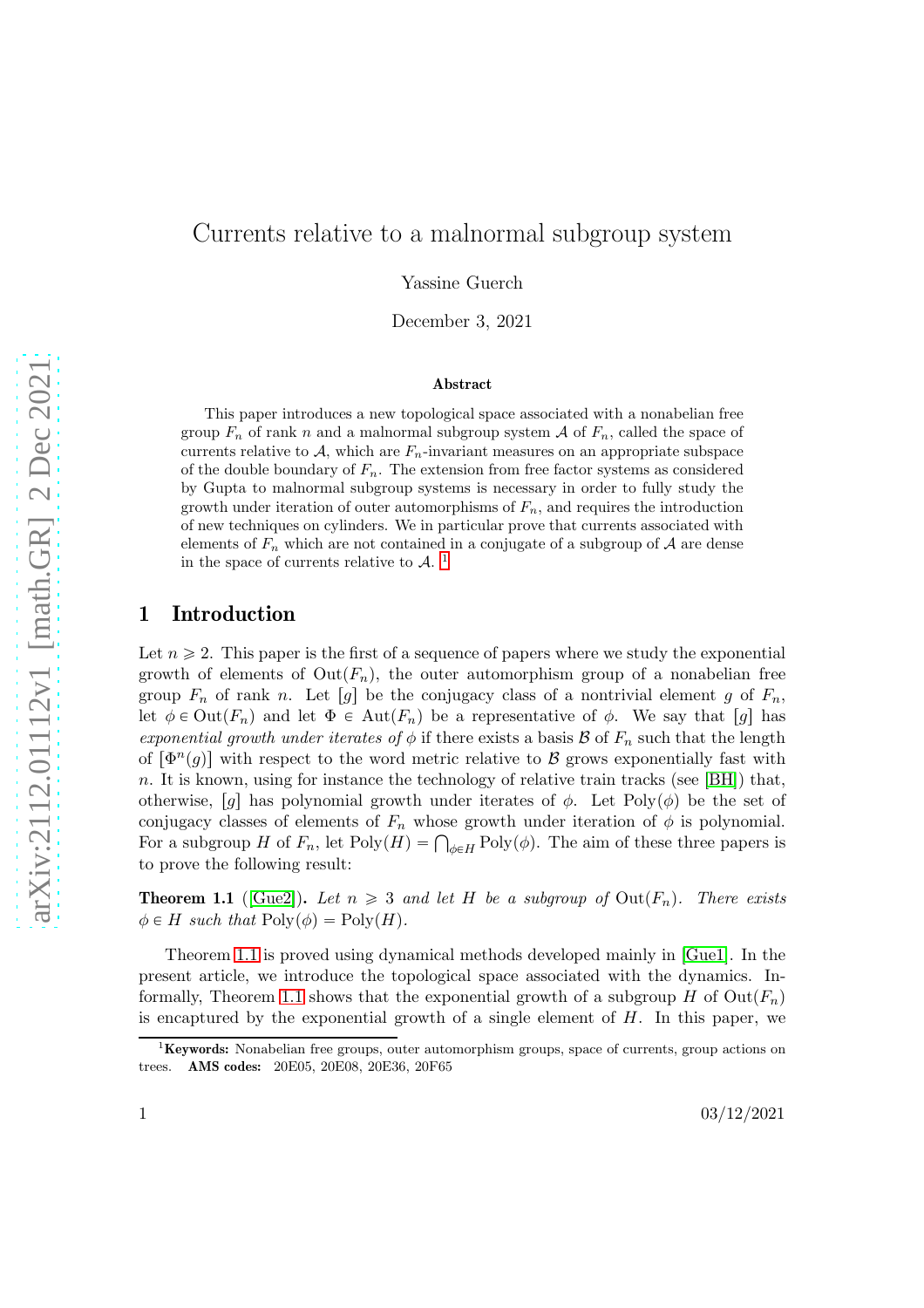construct a space which is well-adapted for our considerations, the space of currents relative to a malnormal subgroup system. These relative currents are positive  $F_n$ -invariant Radon measures on an appropriate subspace of the double boundary at infinity of  $F_n$ . Let  $\phi \in \text{Out}(F_n)$ . When the malnormal subgroup system is appropriately chosen, this space has the property that its points corresponding to conjugacy classes of elements in  $F_n - \text{Poly}(\phi)$  are dense in it (see Theorem [1.2\)](#page-2-0).

The space of currents that we construct in this paper builds on objects introduced for similar purposes. For instance, the study of the mapping class group  $Mod(S)$  of a connected, compact, oriented surface  $S$  has benefited from the study of the action of  $Mod(S)$  on the *space of geodesic currents* Curr(S), introduced by Ruelle and Sullivan in [\[RS\]](#page-24-0) (see also the work of Bonahon [\[Bon1\]](#page-23-3)). It is defined as the space of  $\pi_1(S)$ -invariant and flip invariant nonnegative Radon measures on the double boundary  $\partial^2 \widetilde{S}$  of a universal cover  $\widetilde{S}$  of S, equipped with the weak-star topology. Considering the space of projective geodesic currents  $\mathbb{P}\text{Curr}(S)$ , one can show that  $\mathbb{P}\text{Curr}(S)$  can be viewed as a completion of the currents associated with weighted nontrivial homotopy classes of closed curves on S. The space  $\mathbb{P}(\text{Curr}(S))$  is well-adapted to the study of  $\text{Mod}(S)$ . For instance, it can be used for counting closed geodesics whose length is bounded by a given constant when the surface S is equipped with a hyperbolic metric (see [\[EU\]](#page-23-4) for a survey). Concerning dynamical properties, a result of Thurston([\[Thu\]](#page-24-1), see also [\[Uya1\]](#page-24-2)) implies that pseudo-Anosov diffeomorphisms act with North-South dynamics on the space  $\mathbb{P}(\text{Curr}(S))$ : every pseudo-Anosov element  $f \in Mod(S)$  has exactly two fixed points in  $\mathbb{P}Cur(S)$  and any other nonfixed point in  $\mathbb{P}(\text{Curr}(S))$  converges to one of the fixed points under positive or negative iterates of f. Moreover, this convergence can be made uniform on compact subsets of  $\mathbb{P}(\text{Curr}(S))$  which do not contain the fixed points.

In the specific context of free groups, building on [\[Bon2\]](#page-23-5) for general hyperbolic groups, the space of currents  $Curr(F_n)$  was first studied by Martin [\[Mar\]](#page-24-3). It is defined as the space of  $F_n$ -invariant, flip invariant nonnegative Radon measure on the double boundary  $\partial^2 F_n$  of  $F_n$  equipped with the weak-star topology. Martin showed that the set of currents associated with conjugacy classes of nontrivial elements of  $F_n$  is dense in the space  $\mathbb{P}$ Curr $(F_n)$  of projective currents. Currents for free groups have also been studied in [\[Kap,](#page-24-4) [KL,](#page-24-5) [CHL\]](#page-23-6). Similarly to pseudo-Anosov elements of  $Mod(S)$  on  $\mathbb{P}Cur(S)$ , fully irreducible automorphisms of  $F_n$  and atoroidal automorphisms of  $F_n$  act with North-South type dynamics on  $\mathbb{P} \text{Curr}(F_n)$  (see [\[Uya1,](#page-24-2) [Uya2\]](#page-24-6)).

Currents on free groups have also been studied in a relative context, more precisely, in the context of free factor systems. A free factor system  $\mathcal F$  is a finite set of conjugacy classes  $\mathcal{F} = \{[A_1], \ldots, [A_k]\}\$  of nontrivial subgroups  $A_1, \ldots, A_k$  of  $F_n$  such that there exists a subgroup B of  $F_n$  with  $F_n = A_1 * ... A_k * B$ . Gupta [\[Gup\]](#page-23-7) (see also Guirardel-Horbez [\[GH\]](#page-23-8)) introduced the space  $Curr(F_n, \mathcal{F})$  of currents relative to the free factor system  $\mathcal{F}$ . Relative currents are then  $F_n$ -invariant, flip invariant nonnegative Radon measures on a subspace of the double boundary of  $F_n$  which does not intersect the double boundary of any conjugate of  $A_i$ , equipped with the weak-star topology. Gupta [\[Gup\]](#page-23-7) then showed that the set of currents associated with conjugacy classes of nonperipheral elements of  $F_n$ , that is, elements of  $F_n$  that do not belong to any conjugate of some  $A_i$ ,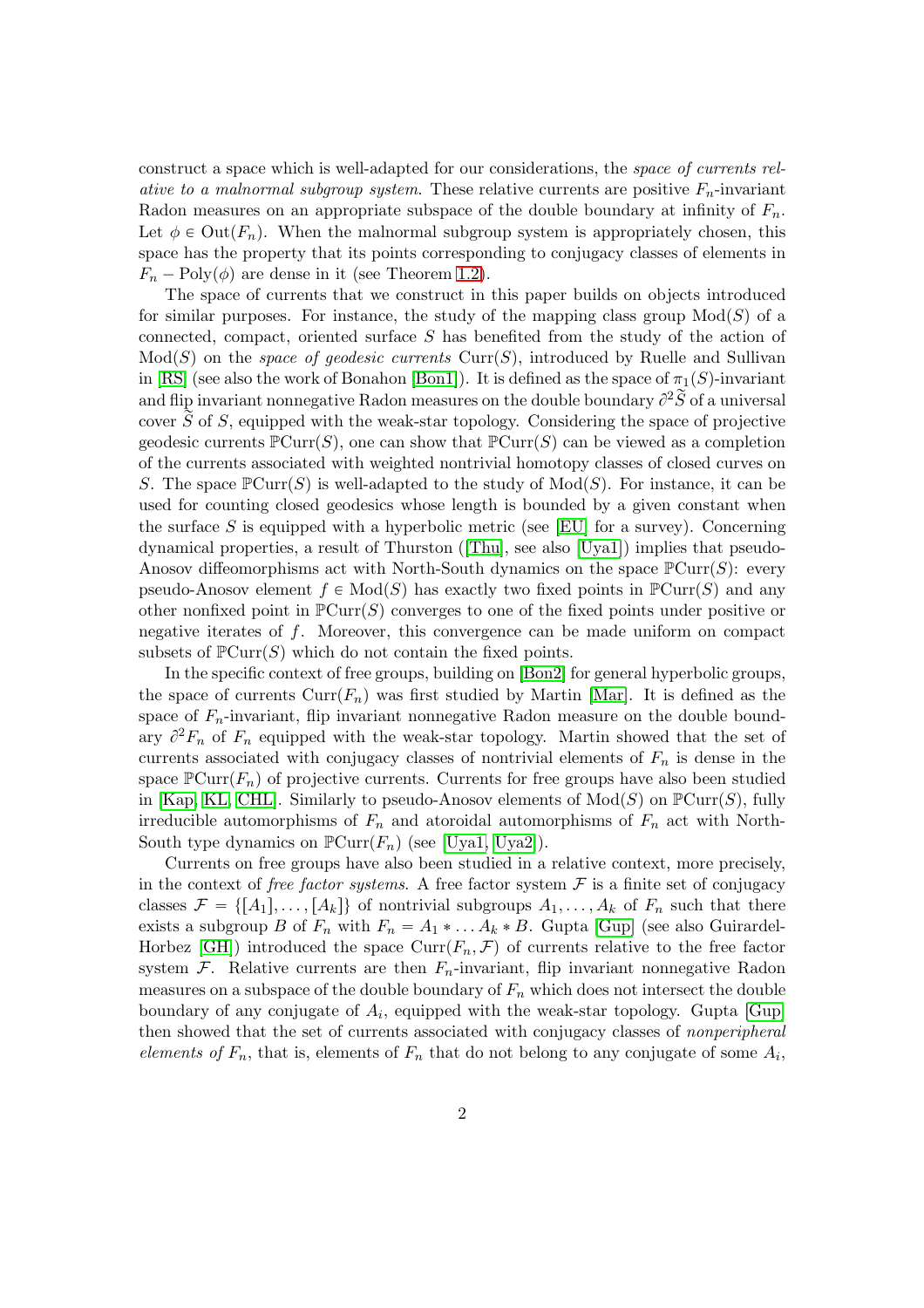is dense in  $\mathbb{P} \text{Curr}(F_n, \mathcal{F})$ . She then showed that fully irreducible outer automorphisms relative to F act with a North-South type dynamics on  $\mathbb{P}\text{Curr}(F_n, \mathcal{F})$ .

In order to study the purely exponential growth part of an outer automorphism of  $F_n$ , we need to consider currents relative to a class of subgroup systems which is larger than the class of free factor systems. Indeed, if  $\phi \in \text{Out}(F_n)$ , the set of all maximal conjugacy classes of subgroups of  $F_n$  consisting of elements with polynomial growth under iterates of  $\phi$  is not necessarily a free factor system. However, Levitt [\[Lev,](#page-24-7) Proposition 1.4] proved that this set is a malnormal subgroup system. A malnormal subgroup system  $A$  is a finite set of conjugacy classes  $A = \{[A_1], \ldots, [A_k]\}$  of nontrivial subgroups of  $F_n$  such that, for every  $i \in \{1, ..., k\}$ , the group  $A_i$  is malnormal and, for every subgroups  $B_1, B_2$  of  $F_n$  such that  $[B_1], [B_2] \in \mathcal{A}$ , if the intersection  $B_1 \cap B_2$  is nontrivial, then  $B_1 = B_2$ . A free factor system is, in particular, a malnormal subgroup system but the converse does not hold (see Section [2\)](#page-3-0).

Let  $\mathcal{A} = \{[A_1], \ldots, [A_k]\}\$ be a malnormal subgroup system. We define the space Curr $(F_n, \mathcal{A})$  of currents relative to  $\mathcal A$  as the space of  $F_n$ -invariant, flip invariant nonnegative Radon measures on a natural space  $\partial^2(F_n, \mathcal{A})$ , the double boundary of  $F_n$  relative to A equipped with the weak-star topology. The space  $\partial^2(F_n, A)$  is a subspace of  $\partial^2 F_n$ which does not intersect the double boundary of any conjugate of  $A_i$  (see Section [2.4](#page-7-0) for precise definitions). In this article, we prove the following result. An element of  $F_n$  is non-A-peripheral if it is not contained in any conjugate of any  $A_i$  with  $i \in \{1, \ldots, k\}$ .

<span id="page-2-0"></span>**Theorem 1.2.** Let  $n \geq 3$  and let A be a malnormal subgroup system. The set of currents associated with conjugacy classes of non- $A$ -peripheral elements of  $F_n$  is dense in the space  $\mathbb{P}\text{Curr}(F_n, \mathcal{A})$  of projective currents relative to  $\mathcal{A}$ .

Let  $\phi \in \text{Out}(F_n)$ . If A is the set of conjugacy classes of maximal polynomial subgroups of  $\phi$ , then Theorem [1.2](#page-2-0) shows that the set of projective currents associated with exponentially growing elements of  $F_n$  under iterates of  $\phi$  is dense in  $\mathbb{P} \text{Curr}(F_n, \mathcal{A})$ . Therefore, the space  $\mathbb{P}(\text{Curr}(F_n, \mathcal{A}))$  is a natural topological space for the study of the action of  $\phi$  on elements of  $F_n$  with exponential growth under iterates of  $\phi$ . A subsequent pa-per [\[Gue1\]](#page-23-2) will then show that  $\phi$  acts with North-South type dynamics on  $\mathbb{P}(\text{Curr}(F_n, \mathcal{A}))$ . This North-South dynamics will be a central argument in the proof of Theorem [1.1.](#page-0-1)

We now give an outline of the proof of Theorem [1.2.](#page-2-0) The proof follows the one of a similar result in the context of currents relative to free factor systems due to Gupta [\[Gup\]](#page-23-7). However, in the case of free factor systems, the proof relies on the existence of an adapted free basis of  $F_n$  associated with the free factor system, which does not necessarily exist in the case of malnormal subgroup systems. Our new argument in order to overcome this difficulty is the description of a finite set of elements of  $F_n$  associated with a malnormal subgroup system and a free basis of  $F_n$  which completely determines whether an element of  $F_n$  is contained in a conjugate of a subgroup of the malnormal subgroup system or not (see Lemma [2.3\)](#page-5-0).

Let A be a malnormal subgroup system and let  $\mu \in \mathbb{P}(\text{Curr}(F_n, \mathcal{A}))$ . We first show that  $\mu$  can be extended into a *signed measured current*  $\tilde{\mu}$  on  $F_n$ , that is an  $F_n$ -invariant and flip invariant Radon measure on  $\partial^2 F_n$ . Even though  $\tilde{\mu}$  might have negative values,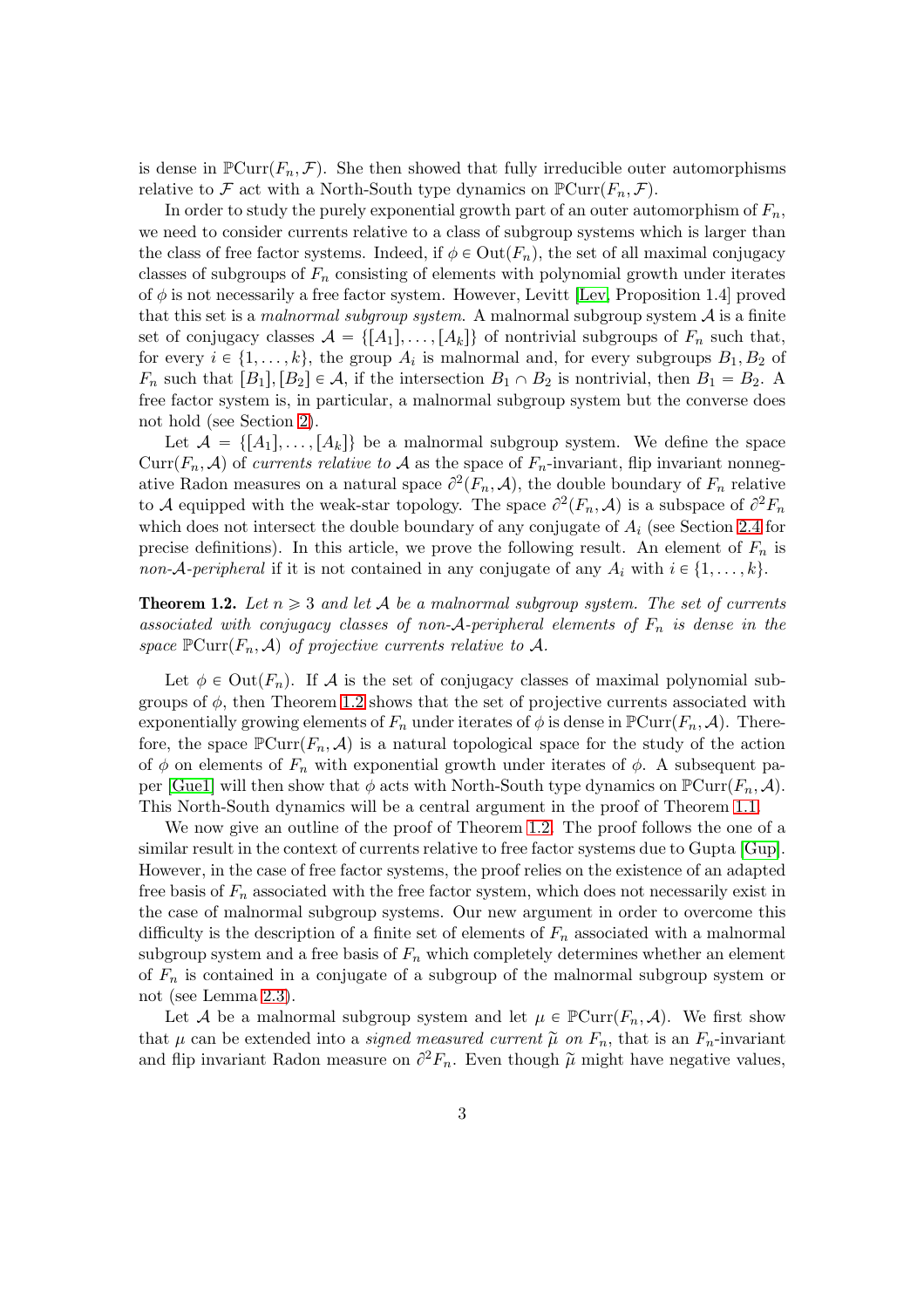we show that  $\tilde{\mu}$  can be chosen so that  $\tilde{\mu}$  gives positive value to sufficiently many Borel subsets of  $\partial^2 F_n$ . One can then use the density of currents associated with conjugacy classes of nontrivial elements of  $F_n$  in the space  $Curr(F_n)$  in order to conclude the proof.

To our knowledge, the objects we construct in this paper have not been studied or constructed for larger classes of groups, such as relatively hyperbolic groups and quasiconvex almost malnormal subgroups of hyperbolic groups. Nevertheless, the extension of our definitions to this context seems natural since a result of Bowditch [\[Bow,](#page-23-9) Theorem 7.11] shows that the group  $F_n$  is always hyperbolic relative to a malnormal subgroup system  $A$ . But as we explained in Remark [2.8,](#page-9-0) the natural double boundary associated with a relative hyperbolic group will have less information than the boundary  $\partial^2(F_n, A)$ . Therefore, it would require new techniques to develop the notion of currents for relative hyperbolic groups or quasi-convex almost malnormal subgroups of hyperbolic groups.

<span id="page-3-0"></span>Acknowledgments. I warmly thank my advisors, Camille Horbez and Frédéric Paulin, for their precious advices and for carefully reading the different versions of this article.

## 2 Malnormal subgroup systems

#### 2.1 Malnormal subgroup systems

Let n be an integer greater than 1 and let  $F_n$  be a free group of rank n. In this section, we define, following Handel and Mosher [\[HM,](#page-23-10) Section I.1.1.2], malnormal subgroups systems and study some of their properties.

A subgroup system of  $F_n$  is a finite (possibly empty) set A whose elements are conjugacy classes of nontrivial (that is distinct from  $\{1\}$  and  $F_n$ ) finite rank subgroups of  $F_n$ . Note that a subgroup system  $\mathcal A$  is completely determined by the set of subgroups A of  $F_n$  such that  $[A] \in \mathcal{A}$ . There exists a preorder on the set of subgroup systems of  $F_n$ , where  $\mathcal{A}_1 \leq \mathcal{A}_2$  if for every subgroup  $A_1$  of  $F_n$  such that  $[A_1] \in \mathcal{A}_1$ , there exists a subgroup  $A_2$  of  $F_n$  such that  $[A_2] \in \mathcal{A}_2$  and  $A_1$  is a subgroup of  $A_2$ . The stabilizer in Out( $F_n$ ) of a subgroup system A, denoted by Out( $F_n$ , A), is the set of all elements  $\phi \in \text{Out}(F_n)$  such that  $\phi(\mathcal{A}) = \mathcal{A}$ .

Recall that a subgroup A of  $F_n$  is malnormal if for every element  $x \in F_n - A$ , we have  $xAx^{-1} \cap A = \{e\}$ . A subgroup system A is said to be malnormal if every subgroup A of  $F_n$  such that  $[A] \in \mathcal{A}$  is malnormal and, for any subgroups  $A_1, A_2$  of  $F_n$ such that  $[A_1], [A_2] \in \mathcal{A}$ , if  $A_1 \cap A_2$  is nontrivial then  $A_1 = A_2$ . There are equivalent formulations of malnormality which we present now (see [\[HM,](#page-23-10) Section I.1.1.2]). Let T be the Cayley graph of  $F_n$  with respect to some given free basis of  $F_n$ . For every subgroup A of  $F_n$ , let  $T_A$  be the minimal A-invariant subtree of T. Then a subgroup system A made of conjugacy classes of malnormal subgroups is malnormal if and only if there exists a finite constant  $L > 0$  such that for any distinct subgroups  $A_1, A_2$  of  $F_n$ such that  $[A_1], [A_2] \in \mathcal{A}$ , the diameter of the intersection  $T_{A_1} \cap T_{A_2}$  is at most equal to  $L$ . Malnormality of a subgroup system  $A$  made of conjugacy classes of malnormal subgroups is also equivalent to the fact that, for any distinct subgroups  $A_1$  and  $A_2$  of  $F_n$  such that  $[A_1], [A_2] \in \mathcal{A}$ , we have  $\partial_{\infty} T_{A_1} \cap \partial_{\infty} T_{A_2} = \emptyset$ .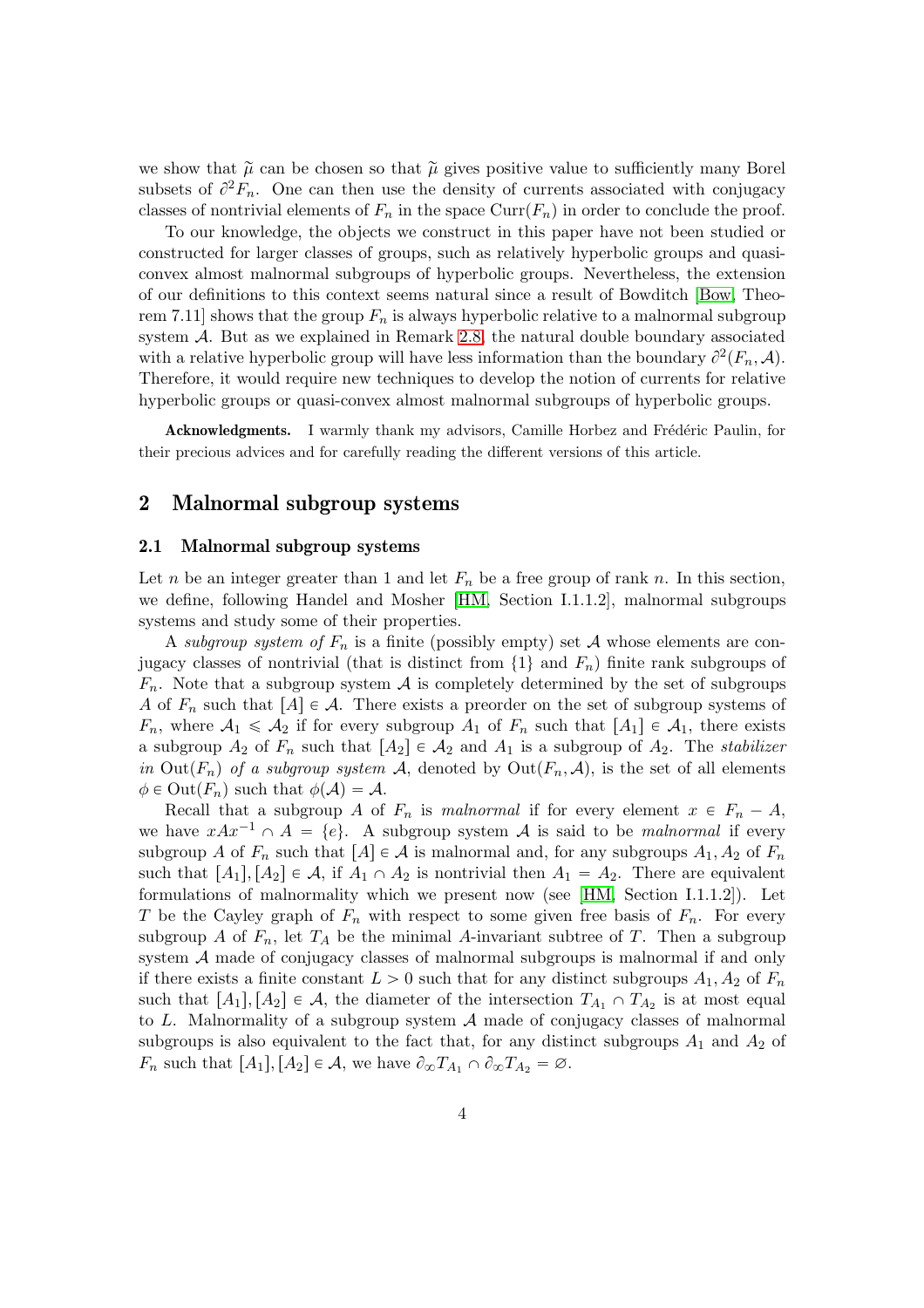#### 2.2 Properness at infinity

Let  $\partial_{\infty}F_n$  be the Gromov boundary of  $F_n$ . Let  $\beta$  be a free basis of  $F_n$  and let T be the Cayley graph of  $F_n$  with respect to  $\mathcal{B}$ . For convenience, we suppose that  $\mathcal{B}^{-1} = \mathcal{B}$ . The boundary of T is naturally homeomorphic to  $\partial_{\infty} F_n$ . For an element  $w \in F_n$ , we denote by  $\gamma_w$  the path in T starting from e corresponding to the word w. We denote by  $w^{+\infty}$  the element in  $\partial_{\infty}F_n$  corresponding to the quasi-geodesic starting at e obtained by concatenating paths in  $T$  labeled by  $w$ .

Let A be a subgroup of  $F_n$  of finite rank. The inclusion  $A \subseteq F_n$  induces an Aequivariant inclusion  $\partial_{\infty} A \hookrightarrow \partial_{\infty} F_n$ . Note that the  $F_n$ -orbit of the image of this map only depends on the conjugacy class of A in  $F_n$ .

Let A be a subgroup system of  $F_n$ . The subgroup system A is said to be *proper at infinity* if, for every element g of  $F_n$ , the following assertions are equivalent:

- there exists a subgroup A of  $F_n$  such that  $[A] \in \mathcal{A}$  and  $g^{+\infty} \in \partial_{\infty} A;$
- there exists a subgroup A of  $F_n$  such that  $[A] \in \mathcal{A}$  and  $g \in A$ .

For the proof of Lemma [2.2](#page-4-0) below, we need the following result (see for instance [\[HM,](#page-23-10) Fact 1.2]). This is a particular case of the same result valid for all quasi-convex subgroups  $A_1, A_2$  of any word hyperbolic group, see [\[Swe\]](#page-24-8), that has been for instance generalized in [\[Tra,](#page-24-9) Theorem 1.4].

<span id="page-4-1"></span>**Lemma 2.1.** For every finitely generated subgroups  $A_1$  and  $A_2$  of  $F_n$ , we have

$$
\partial_{\infty}(A_1 \cap A_2) = \partial_{\infty} A_1 \cap \partial_{\infty} A_2.
$$

A subgroup A of  $F_n$  is root-closed if for every  $g \in F_n$  and every  $k \in \mathbb{N}^*$  such that  $g^k \in A$ , we have  $g \in A$ .

<span id="page-4-0"></span>**Lemma 2.2.** Let  $A$  be a subgroup system. The following are equivalent:

- (1) the subgroup system  $A$  is proper at infinity;
- (2) every subgroup A of  $F_n$  such that  $[A] \in \mathcal{A}$  is root-closed.

In particular, a malnormal subgroup system is proper at infinity.

**Proof.** Suppose that A is proper at infinity and let A be a subgroup of  $F_n$  such that  $[A] \in \mathcal{A}$ . Let  $g \in F_n$  and  $k \in \mathbb{N}^*$  be such that  $g^k \in A$ . Let us prove that  $g \in A$ . Since  $g^k \in A$ , we see that  $g^{+\infty} \in \partial_{\infty}A$ . Since A is proper at infinity, we have  $g \in A$ . Hence A is root-closed. Suppose now that every subgroup A of  $F_n$  such that  $[A] \in \mathcal{A}$  is rootclosed. Let  $g \in F_n$  and let A be a subgroup of  $F_n$  such that  $[A] \in \mathcal{A}$  and  $g^{+\infty} \in \partial_{\infty} A$ . By Lemma [2.1](#page-4-1) applied to  $\langle g \rangle$  and A, there exists  $k \in \mathbb{N}^*$  such that  $g^k \in A$ . Since A is root-closed, we see that  $g \in A$ . Hence A is proper at infinity. This shows the equivalence.

Let A be a malnormal subgroup system and let A be a subgroup of  $F_n$  such that  $[A] \in \mathcal{A}$ . We prove that A is root-closed. Let  $g \in F_n$  and let  $k \in \mathbb{N}^*$  be such that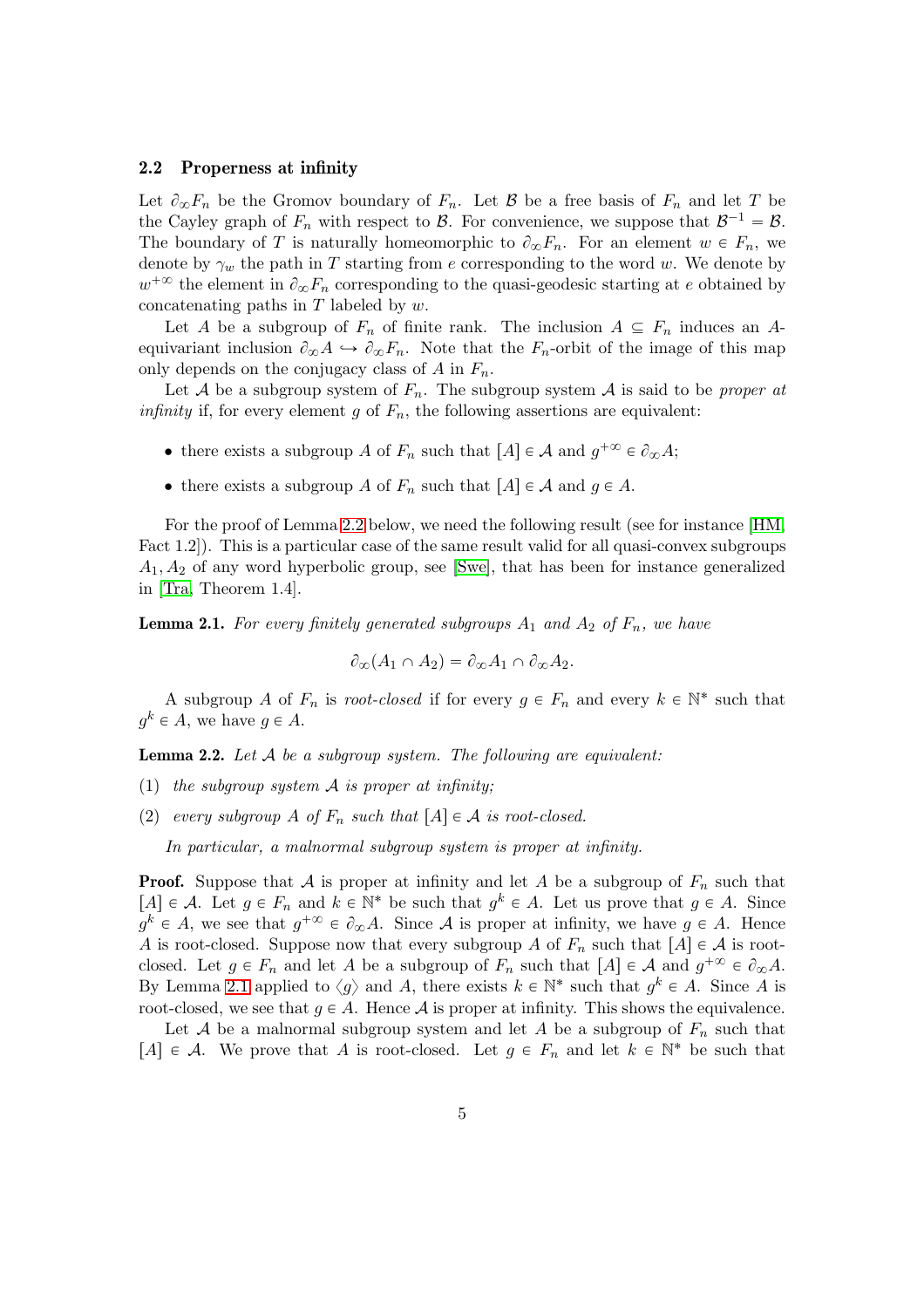$g^k \in A$ . We claim that  $g \in A$ . Indeed, suppose towards a contradiction that  $g \notin A$ . Then  $g^k = gg^k g^{-1}$  belongs to  $A \cap gAg^{-1}$  which is equal to  $\{e\}$ , a contradiction.  $\Box$ 

Let A be a malnormal subgroup system. An element  $g \in F_n$  is A-peripheral (or simply peripheral if there is no ambiguity) if it is trivial or conjugate into one of the subgroups of A, and non-A-peripheral otherwise. Note that, since  $\mathcal{A} \neq \{[F_n]\}\$ , there always exists a non- $A$ -peripheral element. Since  $A$  is proper at infinity by Lemma [2.2,](#page-4-0) we see that an element g of  $F_n$  is A-peripheral if and only if there exists a subgroup A of  $F_n$  such that  $[A] \in \mathcal{A}$  and  $g^{+\infty} \in \partial_{\infty} A$ .

Let  $\mathcal{A} = \{[A_1], \ldots, [A_r]\}\$  be a malnormal subgroup system of  $F_n$ . For every element  $i \in \{1, \ldots, r\}$ , let  $T_{A_i}$  be the minimal  $A_i$ -invariant subtree of T. Suppose that for every  $i \in \{1, \ldots, r\}$ , the representative  $A_i$  of  $[A_i]$  is chosen so that the tree  $T_{A_i}$  contains the base point e of T.

By malnormality of A, there exists  $L \in \mathbb{N}^*$  such that for any distinct subgroups A, B of  $F_n$  such that  $[A], [B] \in \mathcal{A}$ , the diameter of the intersection  $T_A \cap T_B$  is at most L. Let  $i \in \{1, \ldots, r\}$ . Let  $\Gamma_i$  be the set of subgroups B of  $F_n$  such that there exists  $g_B \in F_n$ such that  $B = g_B A_i g_B^{-1}$  and the tree  $T_B$  contains the base point e of T. Note that, by malnormality of  $\mathcal{A}$ , for every  $i \in \{1, \ldots, r\}$ , the set  $\Gamma_i$  is finite. Let  $C_i$  be the set of elements w of  $F_n$  such that the length of  $\gamma_w$  is equal to  $L + 2$  and, for every  $B \in \Gamma_i$ , the path  $\gamma_w$  is not contained in  $T_B$ . Let  $\mathscr{C} = \bigcap_{i=1}^r C_i$ . Since we are looking at geodesic paths of length equal to  $L + 2$ , the set  $\mathscr C$  is finite. If  $\gamma$  is a path in T, the element of  $F_n$ corresponding to  $\gamma$  is the element  $h \in F_n$  such that the path  $\gamma$  is labeled by h.

<span id="page-5-0"></span>**Lemma 2.3.** Let B, T,  $A = \{[A_1], \ldots, [A_r]\}, L \in \mathbb{N}^*, \Gamma_1, \ldots, \Gamma_r, \mathcal{C}$  be as above. The finite set  $\mathscr{C} = \mathscr{C}(A_1, \ldots, A_r)$  is nonempty. Moreover, it satisfies the following:

(1) every element  $g \in F_n$  such that the length of  $\gamma_g$  is at least equal to  $L + 2$  and such that  $\gamma_g$  is not contained in a tree  $T_B$  with  $B \in \bigcup_{i=1}^r \Gamma_i$  contains an element of  $\mathscr C$  as a subword. In particular, every non-A-peripheral cyclically reduced element  $g \in F_n$  has a power which contains an element of  $\mathscr C$  as a subword;

(2) for every non-A-peripheral cyclically reduced element  $g \in F_n$ , if  $c_g$  is the geodesic ray in  $T$  starting from e obtained by concatenating edge paths labeled by  $g$ , there exists an edge path in  $c_g$  labeled by a word in  $\mathscr C$  at distance at most  $L+2$  from  $\bigcup_{i=1}^r \bigcup_{B\in\Gamma_i} T_B$ ;

(3) if an element  $w \in F_n$  contains an element of  $\mathscr C$  as a subword, then for every  $i \in \{1, \ldots, r\}$ , the element w is not contained in  $A_i$ .

**Proof.** We first prove that (1) and (2) hold and that  $\mathscr{C}$  is nonempty. Let q be as in the first claim of Assertion (1). First note that, by the choice of L, for every  $i, j \in \{1, \ldots, r\}$ and every distinct  $A \in \Gamma_i$  and  $B \in \Gamma_j$ , the intersection  $T_A \cap T_B$  is contained in the closed ball of radius L centered at e. We consider the geodesic path  $c_q: [0, 1] \rightarrow T$  such that  $c(0) = e$  and such that  $c_q(1)$  is the terminal endpoint of  $\gamma_q$ . Let  $i \in \{1, \ldots, r\}$  and let

$$
t_0 = \max \left\{ t \in [0,1] \mid c_g(t) \in \bigcup_{i=1}^r \bigcup_{A \in \Gamma_i} T_A \right\}.
$$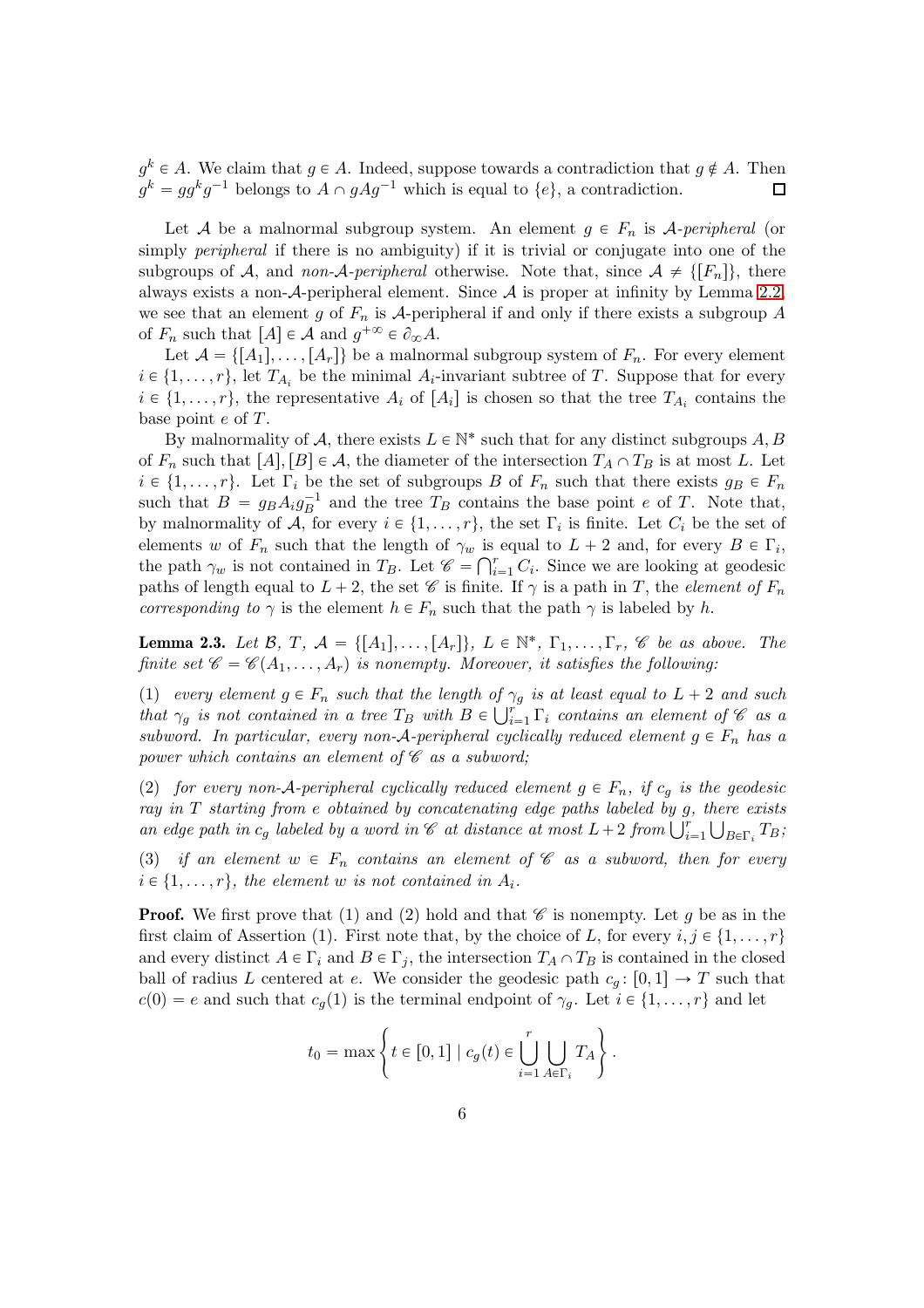The point  $c_q(t_0)$  is a vertex and is distinct from  $c_q(1)$  by assumption. We denote by  $c_A$ the geodesic segment  $c_g \cap \bigcup_{i=1}^r \bigcup_{A \in \Gamma_i} T_A$ .

Suppose first that the length of  $c_A$  is at most equal to  $L + 1$ . Let  $c_0$  be the geodesic segment contained in  $c_q$  which originates at  $c_q(t_0)$  and such that the length of  $c_A c_0$  is equal to  $L + 2$ . Such a path  $c_{A}c_{0}$  exists since the length of  $\gamma_{g}$  is at least equal to  $L + 2$ . Then the element h of  $F_n$  corresponding to  $c_{\mathcal{A}}c_0$  is in  $\mathcal C$  and is a subword of g. This concludes the proof in this case.

Suppose now that the length of  $c_A$  is greater than  $L + 1$ . Let  $c_A(t_0 - L - 1)$  be the vertex in  $c_A$  at distance  $L+1$  from  $c_q(t_0)$ , and let  $g_0$  be the corresponding element of  $F_n$ . Let  $s_0$  be the geodesic path between  $c_A(t_0 - L - 1)$  and  $c_g(t_0)$ . Since the geodesic path s<sub>0</sub> has length equal to  $L + 1$ , there exists a unique  $i \in \{1, ..., r\}$  and a unique  $A \in \Gamma_i$ such that  $s_0$  is contained in  $T_A$ . Let  $e_0$  be the edge in  $c_g$  which originates at  $c_g(t_0)$ . Let  $h \in F_n$  be the element corresponding to the edge path  $s_1$  between  $c_q(t_0 - L - 1)$  and the terminal point of  $e_0$ . We claim that  $h \in \mathscr{C}$ . Indeed, suppose towards a contradiction that  $h \notin \mathscr{C}$ . Then there exists  $j \in \{1, ..., r\}$  and  $B \in \Gamma_j$  such that the edge path  $\gamma_h$  is contained in  $T_B$ . Since  $\gamma_h$  has length equal to  $L + 2$ , the integer j and the subgroup B are unique. Remark that  $g_0^{-1}$  sends the geodesic path  $s_0$  to the initial segment of length  $L+1$  of  $\gamma_h$ . Since  $g_0^{-1}s_0$  has length equal to  $L+1$ , the subgroup B is the unique element of  $\bigcup_{\ell=1}^r \Gamma_\ell$  such that the tree  $T_B$  contains  $g_0^{-1} s_0$ . But  $s_0$  is contained in  $T_A$  and the tree  $T_A$  is sent by  $g_0^{-1}$  to the tree  $T_{g_0^{-1}Ag_0}$ . Therefore, we see that  $B = g_0^{-1}Ag_0$ . But  $g_0^{-1}$ induces an isometry between  $T_A$  and  $T_{g_0^{-1}Ag_0}$ . Therefore, since  $s_1$  is not contained in  $T_A$ , we see that  $\gamma_h = g_0^{-1} s_1$  is not contained in  $T_{g_0^{-1}Ag_0}$ . This leads to a contradiction. Hence  $h \in \mathscr{C}$  and h is a subword of g. This proves the first claim of Assertion (1). We now prove the second claim of Assertion (1). Let g be a non- $A$ -peripheral cyclically reduced element of  $F_n$ . Let  $c'_g: \mathbb{R}_+ \to T$  be the geodesic ray in T starting from e obtained by concatenating edge paths labeled by g. Recall that, for every  $i \in \{1, ..., r\}$ , the set  $\Gamma_i$  is finite. Therefore, since q is nonperipheral and since  $A$  is proper at infinity by Lemma [2.2,](#page-4-0) the intersection of  $c'_g$  with  $\bigcup_{i=1}^r \bigcup_{A \in \Gamma_i} T_A$  is compact. Hence there exists a power of g which satisfies the first claim of Assertion  $(1)$ . This proves  $(1)$ . Moreover, the terminal endpoint of the path in  $c_q$  labeled by h which we have constructed is either at distance  $L + 2$  from e or is at distance at most 1 from  $\bigcup_{i=1}^r \bigcup_{B \in \Gamma_i} T_B$ . This proves (2). This also proves that  $\mathscr C$  is nonempty as there exists a non- $\mathcal A$ -peripheral element.

We now prove (3). Suppose towards a contradiction that there exist  $i \in \{1, \ldots, r\}$  and  $a \in A_i$  such that a contains a word of C as a subword. Thus there exist  $x \in C$ ,  $b, c \in F_n$ such that  $a = bxc$  and the word  $bxc$  is reduced. Then since e is contained in  $T_{A_i}$ , the path  $\gamma_a$  is contained in  $T_{A_i}$ . But the element  $b^{-1}$  sends the tree  $T_{A_i}$  to the tree  $T_{b^{-1}A_ib}$ . Moreover, since  $T_{A_i}$  contains the vertex labeled by b, the tree  $T_{b^{-1}A_ib}$  contains the base point e of T. But then  $T_{b^{-1}A_i}$  contains the geodesic segment  $\gamma_x$ . This contradicts the fact that  $x \in \mathscr{C} \subseteq C_i$ . This concludes the proof.  $\Box$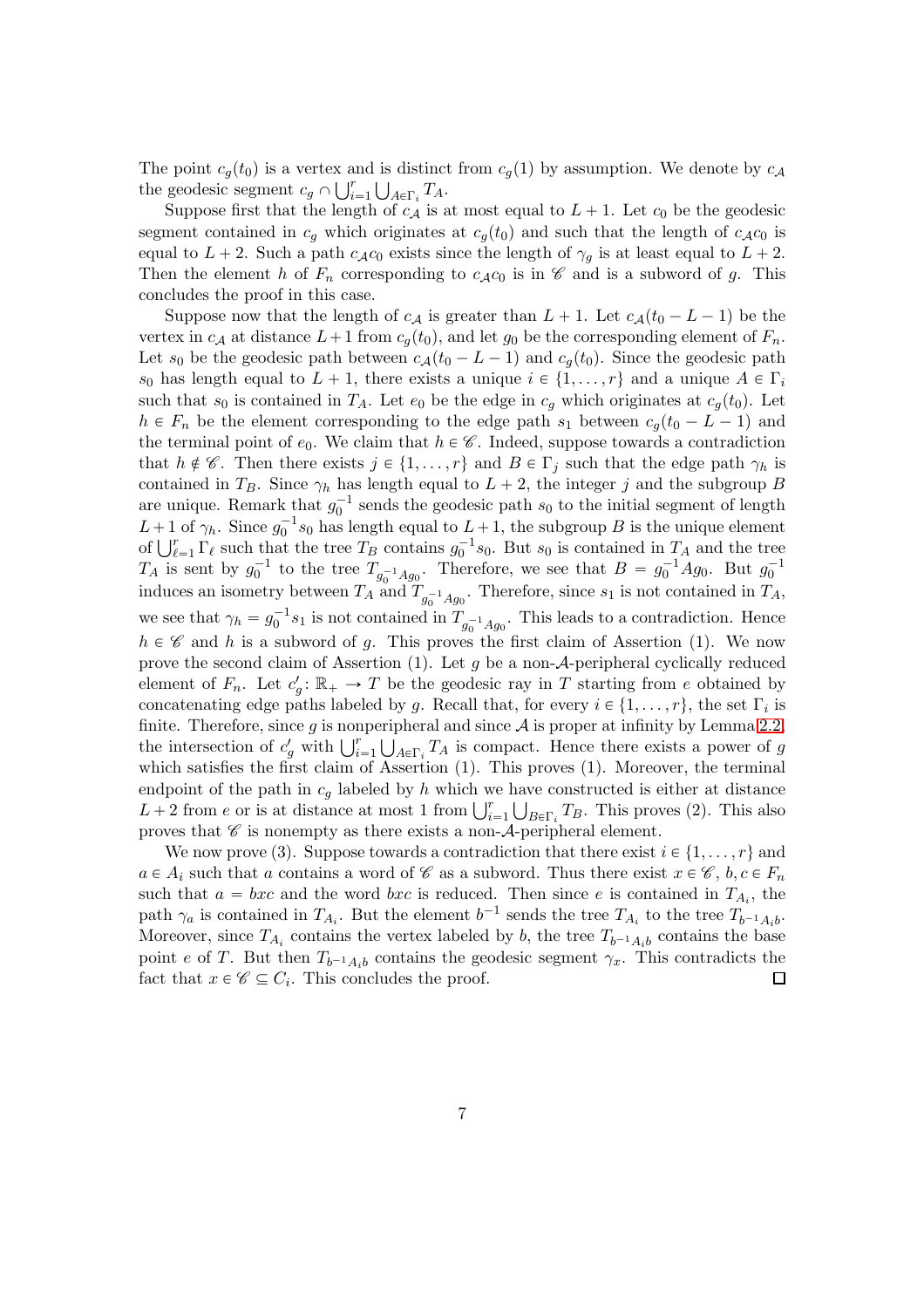#### 2.3 Examples of malnormal subgroup systems

Let n be an integer greater than 1 and let  $F_n$  be a free group of rank n. In this section, we give some examples of malnormal subgroup systems. The first one that we describe, following Handel and Mosher  $[HM]$ , is an R-vertex group system. Let T be an R-tree equipped with a minimal, isometric action of  $F_n$  for which no point or end of T is fixed by the whole group and with trivial arc stabilizers. A proper, nontrivial subgroup  $A$  of  $F_n$  is an R-vertex group of T if there exists a point  $x \in T$  such that  $A = \text{Stab}(x)$ . Note that every free factor of  $F_n$  is an R-vertex group of some simplicial tree. Every R-vertex group has rank at most equal to  $n$  (see [\[GL\]](#page-23-11)).

The R-vertex group system of T, denoted by  $A_T$ , is the set consisting of all conjugacy classes of nontrivial point stabilizers in T. The set  $A_T$  is finite and its cardinality is bounded from above by a finite constant depending only on  $n$  (see [\[GL\]](#page-23-11)). Therefore the set  $\mathcal{A}_T$  is a subgroup system. Note that every free factor system of  $F_n$  is an R-vertex group system of some simplicial tree. However, there exist R-vertex group systems which are not free factor systems. For example, let  $S$  be a compact connected oriented hyperbolic surface with one totally geodesic boundary component such that  $\pi_1(S)$  is isomorphic to  $F_n$ . Let T be the R-tree dual to the lift  $\Lambda$  to  $\mathbb{H}_2$  of a measured geodesic lamination  $\Lambda$  without compact leaves on S. An identification of  $\pi_1(S)$  with  $F_n$  induces an action of  $F_n$  on T which has trivial arc stabilizers. Moreover, the fundamental group of the connected component containing the boundary curve of  $S$  is the stabilizer of a point in T. Since the fundamental group of this connected component is not a free factor of  $F_n$ , this shows that  $\mathcal{A}_T$  is not a free factor system. More generally, Handel and Mosher [\[HM,](#page-23-10) Proposition 3.3] give general constructions of R-vertex group systems which are not free factor systems.

#### **Lemma 2.4.** [\[HM,](#page-23-10) Lemma 3.1] The subgroup system  $A_T$  is a malnormal subgroup system.

Another example of malnormal subgroup systems is the following. An outer automorphism  $\phi \in \text{Out}(F_n)$  is exponentially growing if there exists  $g \in F_n$  such that the length of the conjugacy class  $[g]$  of g in  $F_n$  with respect to some basis of  $F_n$  grows exponentially fast under iteration of  $\phi$ . If  $\phi \in \text{Out}(F_n)$  is not exponentially growing, then the length of the conjugacy class of every element of  $F_n$  is polynomially growing under iteration of  $\phi$  and  $\phi$  is said to be *polynomially growing*. One similarly says that an automorphism  $\alpha \in Aut(F_n)$  is exponentially growing or polynomially growing. Let  $\phi \in \text{Out}(F_n)$  be exponentially growing. A subgroup P of  $F_n$  is a polynomial subgroup of  $\phi$  if there exist  $k \in \mathbb{N}^*$  and a representative  $\alpha$  of  $\phi^k$  such that  $\alpha(P) = P$  and  $\alpha|_P$  is polynomially growing. By [\[Lev,](#page-24-7) Proposition 1.4], there exist finitely many conjugacy classes  $[H_1], \ldots, [H_k]$  of maximal polynomial subgroups of  $\phi$  and the set  $\mathcal{H} = \{[H_1], \ldots, [H_k]\}$ is a malnormal subgroup system.

### <span id="page-7-0"></span>2.4 Double boundary of  $F_n$  relative to a malnormal subgroup system

In this section, we construct a boundary of  $F_n$  relative to a malnormal subgroup system. We follow a similar construction made by Gupta in [\[Gup,](#page-23-7) Section 3.1] in the case of the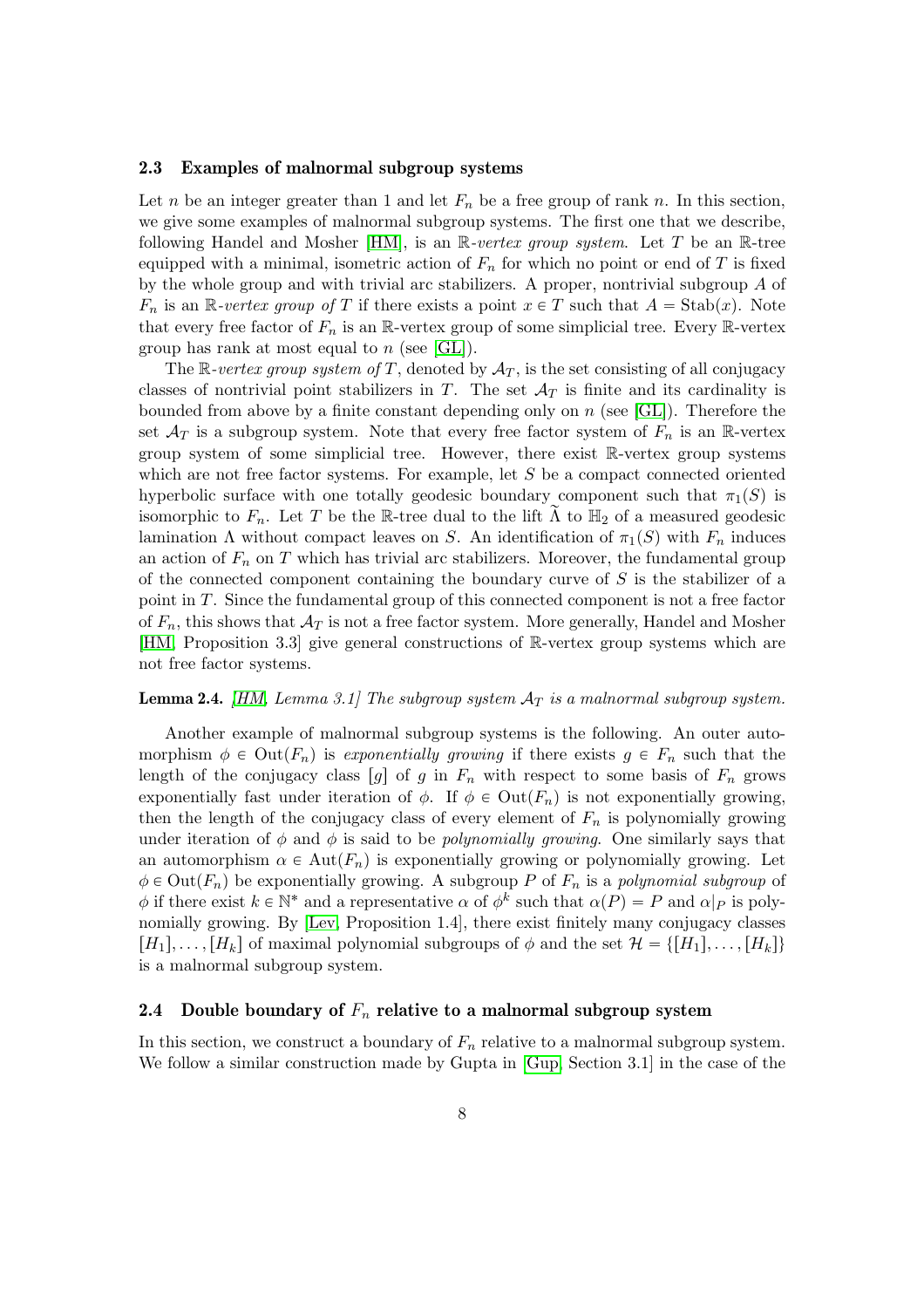boundary relative to a free factor system.

The *double boundary of*  $F_n$  is the quotient topological space

$$
\partial^2 F_n = \left(\partial_\infty F_n \times \partial_\infty F_n \backslash \Delta\right) / \sim,
$$

where  $\sim$  is the equivalence relation generated by the flip relation  $(x, y) \sim (y, x)$  and  $\Delta$  is the diagonal, endowed with the diagonal action of  $F_n$ . We denote by  $\{x, y\}$  the equivalence class of  $(x, y)$ .

Let  $\mathcal{A} = \{[A_1], \ldots, [A_r]\}\$ be a malnormal subgroup system of  $F_n$ . Let  $\mathcal{B}, T, L \in \mathbb{N}^*$ ,  $\Gamma_1, \ldots, \Gamma_r$ , C be as above Lemma [2.3.](#page-5-0) The boundary of T is naturally homeomorphic to  $\partial_{\infty} F_n$  and the set  $\partial^2 F_n$  is then identified with the set of unoriented bi-infinite geodesics in T. Let  $\gamma$  be a finite geodesic path in T. The path  $\gamma$  determines a subset in  $\partial^2 F_n$ called the *cylinder set of*  $\gamma$ , denoted by  $C(\gamma)$ , which consists in all unoriented bi-infinite geodesics in T that contain  $\gamma$ . Such cylinder sets form a basis for a topology on  $\partial^2 F_n$ , and in this topology, the cylinder sets are both open and compact, hence closed since  $\partial^2 F_n$  is Hausdorff. The action of  $F_n$  on  $\partial^2 F_n$  has a dense orbit.

Let A be a nontrivial subgroup of  $F_n$  of finite rank. The induced A-equivariant inclusion  $\partial_{\infty} A \hookrightarrow \partial_{\infty} F_n$  induces an inclusion  $\partial^2 A \hookrightarrow \partial^2 F_n$ . Let

$$
\partial^2 \mathcal{A} = \bigcup_{i=1}^r \bigcup_{g \in F_n} \partial^2 g A_i g^{-1}.
$$

Let  $\partial^2(F_n, A) = \partial^2 F_n - \partial^2 A$  be the *double boundary of*  $F_n$  *relative to A.* This subset is invariant under the action of  $F_n$  on  $\partial^2 F_n$  and inherits the subspace topology of  $\partial^2 F_n$ , denoted by  $\tau$ .

<span id="page-8-0"></span>**Lemma 2.5.** Let Cyl $(\mathscr{C})$  be the set of cylinder sets of the form  $C(\gamma)$ , where the element of  $F_n$  determined by the geodesic edge path  $\gamma$  contains an element of  $\mathscr C$  as a subword. We have

$$
\partial^2(F_n, \mathcal{A}) = \bigcup_{C(\gamma) \in \text{Cyl}(\mathscr{C})} C(\gamma).
$$

In particular, the space  $\partial^2(F_n, A)$  is an open subset of  $\partial^2 F_n$ .

**Proof.** Let  $y \in \partial^2(F_n, \mathcal{A})$ . Let c be an oriented geodesic line c in T which belongs to the equivalence class y. Let v be a vertex of T contained in c and let  $g_0$  be the corresponding element of  $F_n$ .

Suppose first that the intersection  $c \cap g_0 \left( \bigcup_{i=1}^r \bigcup_{B \in \Gamma_i} T_B \right)$  is either compact or a halfline. In particular, the intersection  $c \cap g_0$   $(\bigcup_{i=1}^r \bigcup_{B \in \Gamma_i} T_B)$  has a terminal point  $v'$ . Let x be the vertex in c at distance  $L + 2$  from  $v'$ . Let  $g \in F_n$  be the element corresponding to the geodesic edge path between v and x. Note that the edge path  $\gamma_q$  is not contained in  $\bigcup_{i=1}^r \bigcup_{B \in \Gamma_i} T_B$  since, for every nontrivial subgroup A of  $F_n$  of finite rank, the element  $g_0$ sends  $T_A$  to  $T_{g_0Ag_0^{-1}}$ . By Lemma [2.3](#page-5-0) (2), the word g contains a word of  $\mathscr C$  as a subword. Then  $y \in g_0C(\gamma_g)$ , and  $g_0C(\gamma_g) \in Cyl(\mathscr{C})$ .

Suppose now that the intersection  $c \cap g_0\left(\bigcup_{i=1}^r \bigcup_{B \in \Gamma_i} T_B\right)$  is not compact. Since  $y \in \partial^2 (F_n, \mathcal{A})$ , the path c cannot be contained in a single tree  $g_0T_B$  with  $B \in \bigcup_{i=1}^r \Gamma_i$ .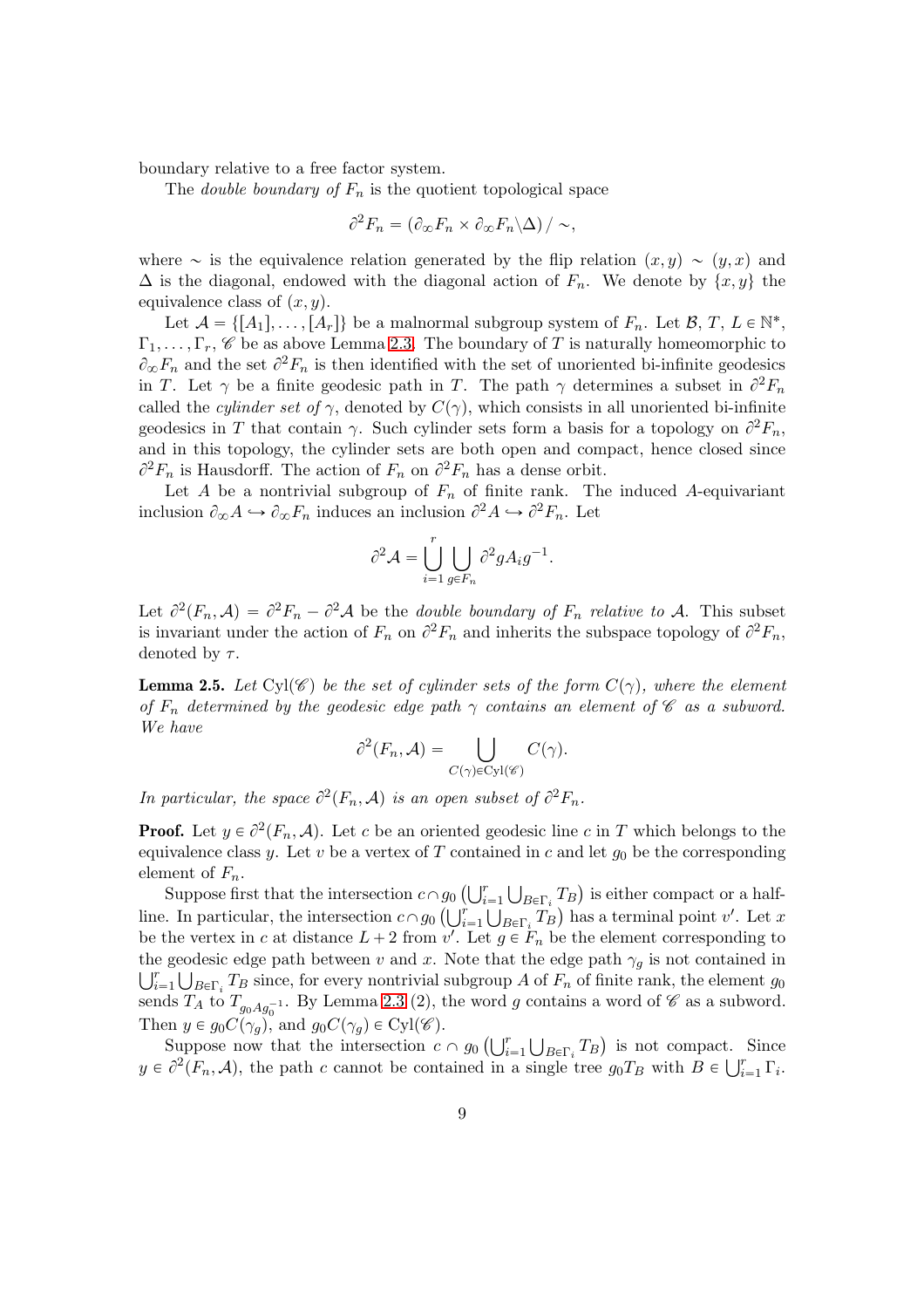By the definition of L, there exist exactly two subgroups  $A, B \in \bigcup_{i=1}^r \Gamma_i$  such that c is contained in  $g_0T_A \cup g_0T_B$ . By the definition of the constant L, the intersection  $g_0T_A \cap g_0T_B$  has diameter at most equal to L. Let  $c_0$  be the subpath of c of length  $2L + 2$  whose middle point is v and whose starting point is in  $g_0T_A$  and let g be the element of  $F_n$  corresponding to  $c_0$ . Let  $v'$  be the initial vertex of  $c_0$  and let  $g'$  be the element of  $F_n$  associated with v'. Note that the intersection of  $c_0$  with  $g_0T_A$  and  $g_0T_B$ has length at least equal to  $L + 1$ . Up to considering a larger path  $c_0$ , we may suppose that g is cyclically reduced. We claim that g contains an element of  $\mathscr C$  as a subword. Indeed, suppose towards a contradiction that g does not contain an element of  $\mathscr C$  as a subword. By Lemma [2.3](#page-5-0) (1), there exist  $i \in \{1, ..., r\}$  and  $H \in \Gamma_i$  such that  $\gamma_q \subseteq T_H$ . But then  $g'\gamma_g = c_0$  and is contained in  $g'T_H$ . Thus the diameter of the intersection  $g'T_H$  with  $g_0T_A$  and  $g_0T_B$  is at least equal to  $L + 1$ . By definition of L, this means that  $g'T_H = g_0T_A = g_0T_B$ . This means that  $A = B$ , a contradiction. Hence g contains an element of  $\mathscr C$  as a subword. Thus we have  $y \in g_0C(\gamma_g)$ , with  $g_0C(\gamma_g) \in Cyl(\mathscr C)$ . Therefore, we see that

$$
\partial^2(F_n, \mathcal{A}) \subseteq \bigcup_{C(\gamma) \in \text{Cyl}(\mathscr{C})} C(\gamma).
$$

Conversely, let  $\gamma$  be a geodesic path in T such that  $C(\gamma) \in Cyl(\mathscr{C})$ . Suppose towards a contradiction that there exists  $y \in \partial^2 A$  such that  $y \in C(\gamma)$ . Thus, there exist elements  $i \in \{1, \ldots, r\}, g \in F_n$  and  $a \in gA_ig^{-1}$  such that  $\{a^{+\infty}, a^{-\infty}\} \in C(\gamma)$ . Therefore, we see that  $\gamma$  is a subpath of  $T_{gA_ig^{-1}}$ . Decompose  $\gamma$  as  $\gamma = \tau_1 \delta \tau_2$  where  $\delta$  is labeled by a word w in  $\mathscr C$ . Let v be the origin of  $\delta$  and let h be the element of  $F_n$  corresponding to v. Then  $h^{-1}T_{gA_ig^{-1}} = T_{h^{-1}gA_ig^{-1}h} \in \Gamma_i$  and contains  $\gamma_w$  with  $w \in \mathscr{C}$ , a contradiction.  $\Box$ 

Note that Lemma [2.5](#page-8-0) implies that we can define a topology on  $\partial^2(F_n, \mathcal{A})$ , denoted by  $\tau'$ , where cylinder sets in Cyl( $\mathscr{C}$ ) generate the topology. Lemma [2.5](#page-8-0) also implies that the two topologies  $\tau$  and  $\tau'$  are equal.

Since  $\partial^2 F_n$  is locally compact and since  $\partial^2 (F_n, A)$  is an open subset of  $\partial^2 F_n$  by Lemma [2.5,](#page-8-0) we have the following result.

 $\Box$ 

## <span id="page-9-1"></span>**Lemma 2.6.** The space  $\partial^2(F_n, \mathcal{A})$  is locally compact.

**Lemma 2.7.** The action of  $F_n$  on  $\partial^2(F_n, \mathcal{A})$  has a dense orbit.

**Proof.** Recall that there exists  $g \in F_n$  such that the action of g on  $\partial^2 F_n$  has a dense orbit. Since  $\partial^2(F_n, A)$  is an open subset of  $\partial^2 F_n$ , the element g also acts on  $\partial^2(F_n, A)$ with a dense orbit.  $\Box$ 

<span id="page-9-0"></span>Remark 2.8. We now compare our definition with other natural constructions of double boundaries. The first one is to see the double boundary of  $F_n$  relative to a malnormal subgroup system as the double boundary of a Gromov hyperbolic space. Indeed, if  $A =$  $\{[A_1], \ldots, [A_r]\}\$ is a malnormal subgroup system, by a result of Bowditch (see [\[Bow,](#page-23-9) Theorem 7.11), the group  $F_n$  is hyperbolic relative to A. In particular, there is a natural (that is well-defined up to quasi-isometry) proper geodesic Gromov hyperbolic space  $X$  on which  $F_n$  acts by isometries and such that the subgroups of  $F_n$  whose conjugacy classes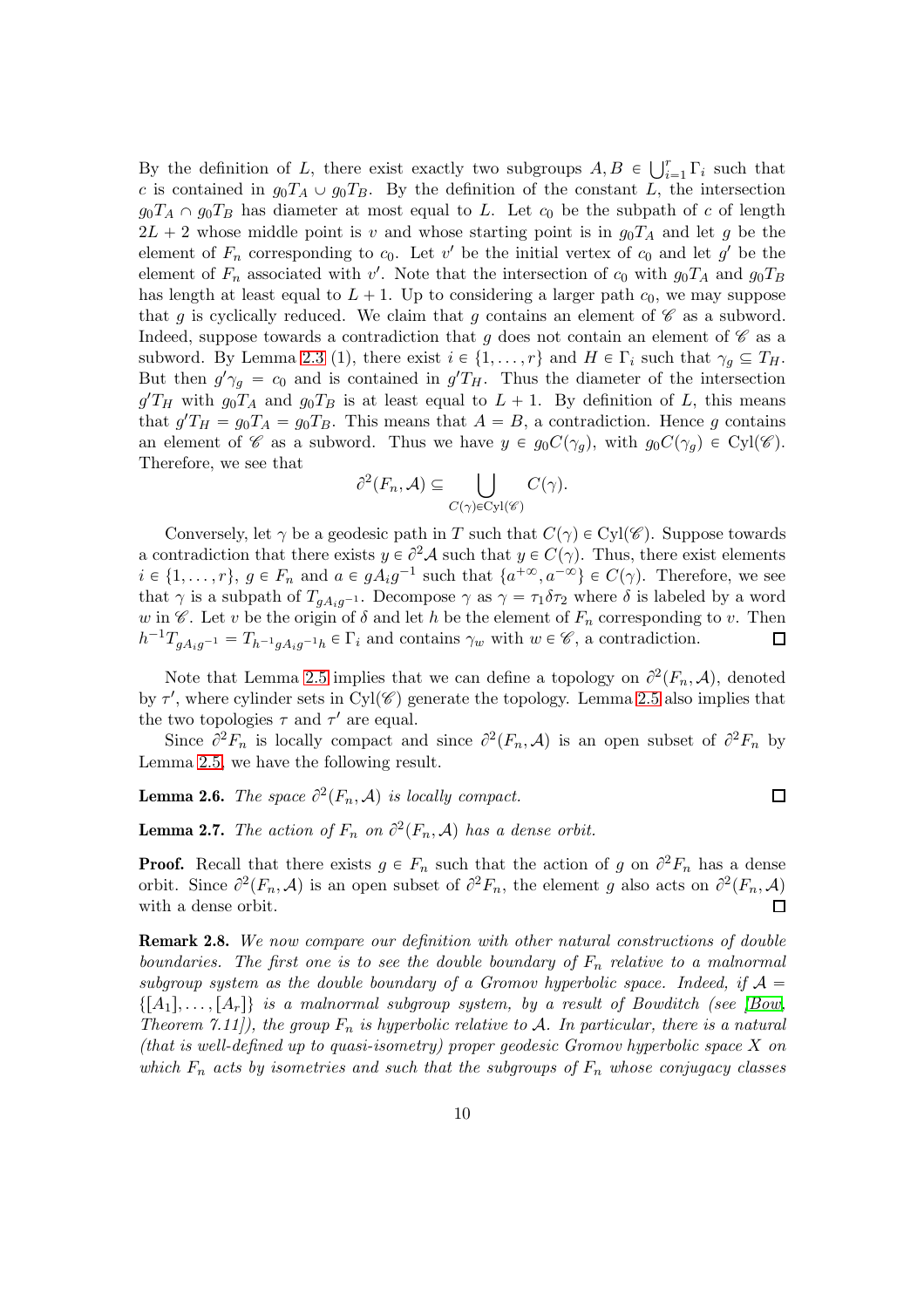are in A are precisely the maximal parabolic subgroups of the action of  $F_n$  on the Gromov-boundary of X (see [\[Bow\]](#page-23-9) for a precise description of X). Thus a natural construction for another type of double boundary of  $F_n$  relative to A is to define it as the double boundary of X. This definition seems to extend to the more general case of relatively hyperbolic groups. However, the relative double boundary  $\partial^2(F_n, \mathcal{A})$  has the advantage of being an open subset of  $\partial^2 F_n$ , so that one can use the cylinder sets of  $\partial^2 F_n$  as a basis for the topology of  $\partial^2(F_n, A)$ . Moreover, the natural application from  $\partial F_n$  to  $\partial X$  sends the boundary of a parabolic subgroup to a point. Therefore, the relative double boundary  $\partial^2(F_n, \mathcal{A})$  seems to contain more information about the geodesic lines whose endpoints are in the Gromov boundary of distinct parabolic subgroups.

Another candidate for the double boundary of the pair  $(F_n, A)$  is the following. Let  $\hat{T}$  be the graph obtained from T by adding one vertex  $v(qA)$  for every coset gA with A a subgroup of  $F_n$  such that  $[A] \in \mathcal{A}$  and by adding an edge from  $v(gA)$  to every vertex of T labeled by an element in gA. The graph  $\hat{T}$  is Gromov hyperbolic (see for instance [\[KR,](#page-24-10) Proposition 2.6] or [\[Bow\]](#page-23-9)) and the Gromov boundary of  $\hat{T}$  is homeomorphic to the space  $\partial_\infty F_n - \bigcup_{i=1}^r \bigcup_{g \in F_n} \partial_\infty g A_i$  (see for instance [\[AM,](#page-23-12) Theorem 1.6] or [\[DT,](#page-23-13) [Bow\]](#page-23-9)). However, the double boundary  $\partial^2 \hat{T}$  does not contain any geodesic line whose endpoints are in distinct parabolic subgroups, which makes it a proper subspace of  $\partial^2(F_n, A)$  which does not seem to be a union of cylinder sets.

## 3 Currents relative to a malnormal subgroup system

In this section, we define currents of  $F_n$  relative to a malnormal subgroup system. We follow the construction of Gupta [\[Gup,](#page-23-7) Section 3.2] of currents relative to a free factor system.

Let  $\mathcal{A} = \{[A_1], \ldots, [A_r]\}\$ be a malnormal subgroup system of  $F_n$ . Let  $\mathcal{B}, T, L \in \mathbb{N}^*$ ,  $\Gamma_1, \ldots, \Gamma_r, \mathscr{C}$  be as above Lemma [2.3.](#page-5-0)

A relative current on  $(F_n, A)$  is an  $F_n$ -invariant nonnegative Radon measure  $\mu$  on the locally compact space (by Lemma [2.6\)](#page-9-1)  $\partial^2(F_n, \mathcal{A})$  (that is  $\mu$  gives finite measure to compact subsets of  $\partial^2(F_n, A)$ , is inner and outer regular). The set Curr $(F_n, A)$  of all relative currents on  $\partial^2(F_n, A)$  is equipped with the weak-star topology: a sequence  $(\mu_n)_{n\in\mathbb{N}}$  in Curr $(F_n, \mathcal{A})^{\mathbb{N}}$  converges to a current  $\mu \in \mathrm{Curr}(F_n, \mathcal{A})$  if and only if for every disjoint clopen subsets  $S, S' \subseteq \partial^2(F_n, \mathcal{A})$ , the sequence  $(\mu_n(S \times S'))_{n \in \mathbb{N}}$  converges to  $\mu(S \times S')$ . The space Curr $(F_n, A)$  is naturally identified with the space of non-negative,  $F_n$ -invariant, continuous linear functionals on the space  $C_c(\partial^2(F_n, A))$  (equipped with the uniform norm) of continuous compactly supported functions of  $\partial^2(F_n, \mathcal{A})$  (see [\[Coh,](#page-23-14) Theorem 7.5.5]). Therefore, the space  $Curr(F_n, A)$  is homeomorphic to a subspace of  $C_c(\partial^2(F_n, \mathcal{A}))^*$  equipped with the weak-star topology. Equipped with the uniform structure induced by the weak-star topology on  $C_c(\partial^2(F_n, A))^*$ , we see that the space  $Curr(F_n, \mathcal{A})$  is metrisable and complete (see [\[Bou,](#page-23-15) Chap. 3, Section 1, Proposition 14]).

The group  $Out(F_n, \mathcal{A})$  acts on  $Curr(F_n, \mathcal{A})$  as follows. Let  $\phi \in Out(F_n, \mathcal{A})$ , let  $\Phi$  be a representative of  $\phi$ , let  $\mu \in \text{Curr}(F_n, \mathcal{A})$  and let C be a Borel subset of  $\partial^2(F_n, \mathcal{A})$ . Then,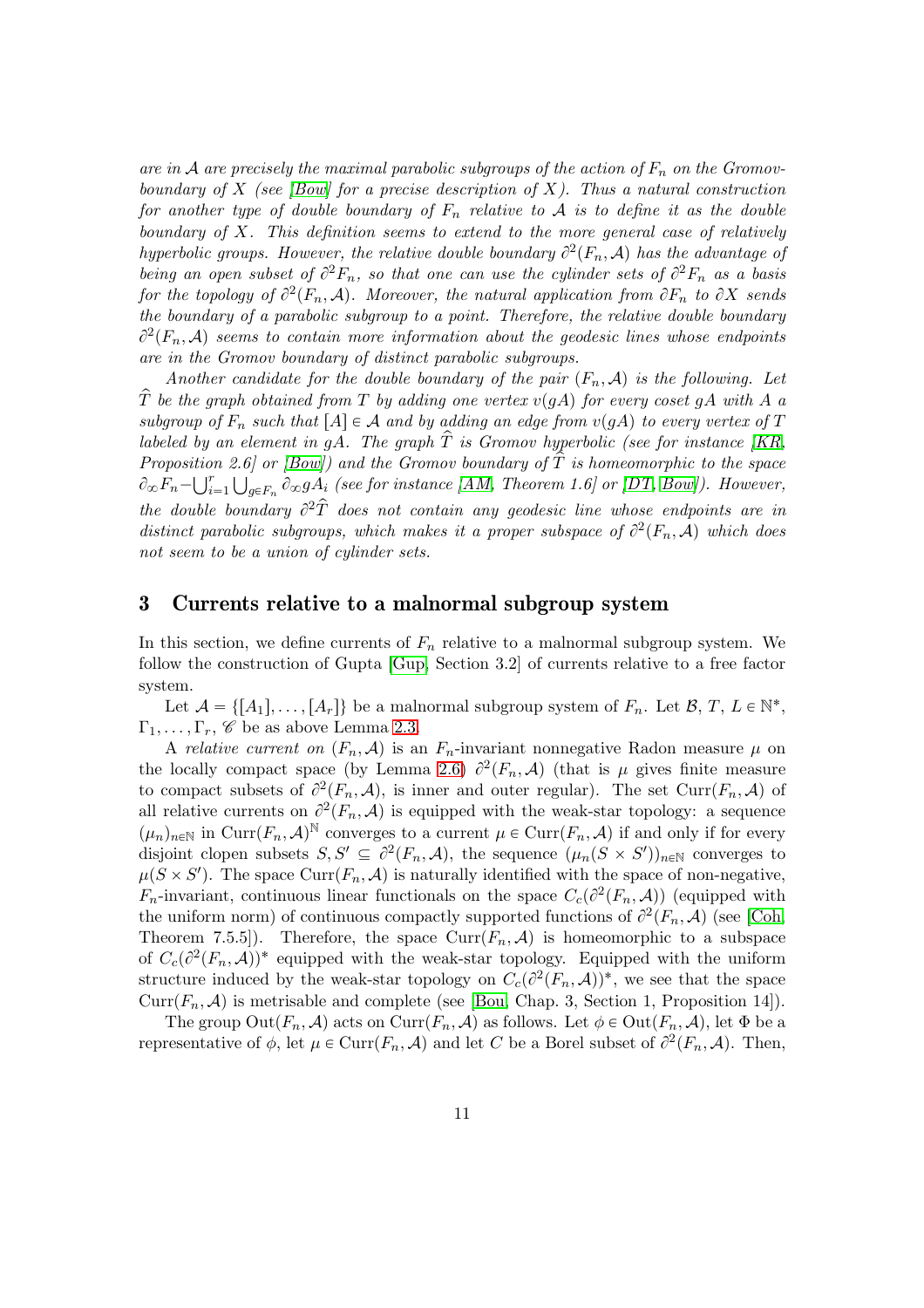since  $\phi$  preserves A, we see that  $\Phi^{-1}(C)$  is a Borel subset of  $\partial^2(F_n, A)$ . Then we set

$$
\phi(\mu)(C) = \mu(\Phi^{-1}(C)),
$$

which is independent of the choice of the representative  $\Phi$  since  $\mu$  is  $F_n$ -invariant and the extension to the boundary of the action by conjugation and by left translation of  $F_n$ on itself coincide.

We now describe some coordinates for Curr $(F_n, A)$ . Recall that Cyl $(\mathscr{C})$  is the set of cylinder sets of the form  $C(\gamma)$ , where the element of  $F_n$  determined by the geodesic path  $\gamma$  contains an element of  $\mathscr C$  as a subword. Recall that

$$
\partial^2(F_n, \mathcal{A}) = \bigcup_{C(\gamma) \in \text{Cyl}(\mathscr{C})} C(\gamma).
$$

Let  $\eta \in \text{Curr}(F_n, \mathcal{A})$ . Let  $w \in F_n$  be such that  $C(\gamma_w) \in \text{Cyl}(\mathscr{C})$  and let  $w = w_1 \dots w_k$  be the reduced word associated with w written in the basis  $\mathcal{B}$ . Then  $C(\gamma_w) = \prod C(\gamma_{wb})$ , where the union is taken over all elements  $b$  of  $\mathcal{B} = \mathcal{B}^{-1}$  except  $b = w_k^{-1}$ . The  $\sigma$ -additivity of a relative current  $\eta$  implies that:

$$
\eta(C(\gamma_w)) = \sum_{b \neq w_k^{-1}} \eta(C(\gamma_{wb})).
$$

Finally, we note that, for every element  $w \in F_n$  such that  $C(\gamma_w) \in Cyl(\mathscr{C})$ , we have  $\eta(C(\gamma_w)) = \eta(C(\gamma_{w^{-1}}))$ . Indeed, this follows from the fact that  $C(\gamma_w) = wC(\gamma_{w^{-1}})$  and from the  $F_n$ -invariance of  $\eta$ .

<span id="page-11-0"></span>**Lemma 3.1.** Let  $n \geq 3$  and let C be a compact open subset of  $\partial^2(F_n, \mathcal{A})$ . There exist finite geodesic edge paths  $\gamma_1, \ldots, \gamma_k$  such that:

- (1) For every  $i \in \{1, ..., k\}$ , we have  $C(\gamma_i) \in Cyl(\mathscr{C})$ ;
- (2) for every distinct  $i, j \in \{1, ..., k\}$  we have  $C(\gamma_i) \cap C(\gamma_j) = \emptyset$ ;
- (3) we have  $C = \bigcup_{i=1}^{k} C(\gamma_i)$ .

**Proof.** Since C is a compact open subset of  $\partial^2 F_n$ , using the topology  $\tau'$ , the set C can be written as a union of cylinder sets  $C(\gamma_1), \ldots, C(\gamma_\ell)$ , where, for every  $i \in \{1, \ldots, \ell\}$ , we have  $C(\gamma_i) \in Cyl(\mathscr{C})$ . We may suppose that for every distinct  $i, j \in \{1, \ldots, \ell\}$ , we have  $C(\gamma_i) \nsubseteq C(\gamma_j)$ . In particular, there does not exist  $i, j \in \{1, ..., \ell\}$  such that  $\gamma_i \subseteq \gamma_j$ . Let m be the number of pairs of distinct elements  $i, j \in \{1, ..., \ell\}$  such that  $C(\gamma_i) \cap C(\gamma_j) \neq \emptyset$  $\emptyset$ . We prove Lemma [3.1](#page-11-0) by induction on m. If for every distinct  $i, j \in \{1, \ldots, \ell\}$ , we have  $C(\gamma_i) \cap C(\gamma_j) = \emptyset$ , then the set  $\{\gamma_1, \ldots, \gamma_\ell\}$  satisfies the conclusion of the lemma. Suppose that there exists m pairs of distinct elements  $i, j \in \{1, \ldots, \ell\}$  such that  $C(\gamma_i) \cap C(\gamma_j) \neq \emptyset$ , with  $m \geq 1$ .

**Claim.** Let *i*, *j* be as above. There exists finite geodesic paths  $\gamma_1^{(i)}$  $\gamma_1^{(i)},\ldots,\gamma_{k_i}^{(i)}$  $\chi_{k_{i}}^{(i)},\gamma_{1}^{(j)}$  $\gamma_1^{(j)},\ldots,\gamma_{k_j}^{(j)}$  $k_j$ in  $T$  which satisfy the following:

(a) for every  $s \in \{1, ..., k_i\}$  and every  $t \in \{1, ..., k_j\}$ , we have  $\gamma_i \subseteq \gamma_s^{(i)}$  and  $\gamma_j \subseteq \gamma_t^{(j)}$  $t^{(J)}$ ;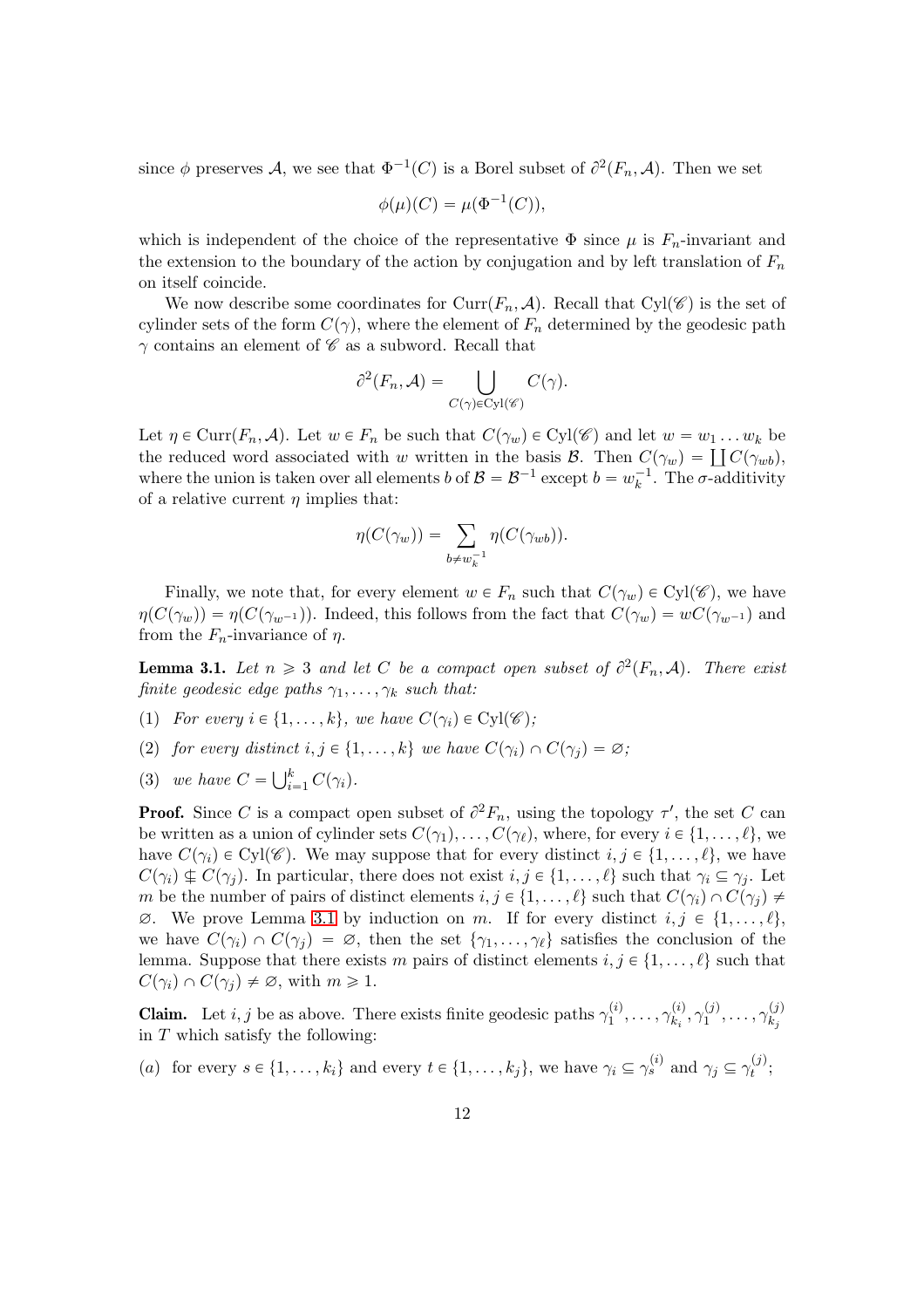- (b) for every  $p \in \{i, j\}$ , for every distinct  $s, t \in \{1, \ldots, k_p\}$ , we have  $C(\gamma_s^{(p)}) \cap C(\gamma_t^{(p)})$  $\binom{p}{t} = \varnothing;$
- (c) for every  $s \in \{1, ..., k_i\}$  and every  $t \in \{1, ..., k_j\}$ , either  $C(\gamma_s^{(i)}) = C(\gamma_t^{(j)})$  $t^{(J)}$  or  $C(\gamma_s^{(i)})\cap C(\gamma_t^{(j)}$  $\alpha_t^{(j)})=\varnothing;$
- (d) for every  $p \in \{i, j\}$ , we have

$$
C(\gamma_p) = \bigcup_{s=1}^{k_p} C(\gamma_s^{(p)}).
$$

**Proof.** See Figure [1](#page-12-0) to follow the construction. Notice that we either have  $\gamma_i \cap \gamma_j = \emptyset$ or  $\gamma_i \cap \gamma_j \neq \emptyset$ . In both cases, we construct a path  $\tau$  and vertices  $v_i, v'_i, v_j, v'_j$  that we will use in the rest of the proof. First suppose that  $\gamma_i \cap \gamma_j = \emptyset$ . Let  $\tau$  be the unoriented geodesic path in T which realizes the distance between  $\gamma_i$  and  $\gamma_j$ . Since, by assumption,  $C(\gamma_i) \cap C(\gamma_j) \neq \emptyset$ , the endpoints of  $\tau$  are endpoints of  $\gamma_i$  and  $\gamma_j$ . For every  $p \in \{i, j\}$ , let  $v_p$  be the common endpoint of  $\gamma_p$  and  $\tau$  and let  $v'_p$  be the other endpoint of  $\gamma_p$ . Suppose now that  $\gamma_i \cap \gamma_j \neq \emptyset$ . Then, since  $C(\gamma_i) \cap C(\gamma_j) \neq \emptyset$  there exist three paths  $\tau$ ,  $a_i$  and  $a_j$ such that, up to changing the orientation of  $\gamma_i$  and  $\gamma_j$ , we have:  $\gamma_i = a_i \tau$  and  $\gamma_j = \tau a_j$ . For every  $p \in \{i, j\}$ , let  $v_p$  be the common endpoint of  $a_p$  and  $\tau$  and let  $v'_p$  be the other endpoint of  $a_p$ .

<span id="page-12-0"></span>

Figure 1: The paths constructed in the proof of Lemma [3.1.](#page-11-0)

For every  $p \in \{i, j\}$ , let  $e'_p$  be the edge of  $\gamma_p$  adjacent to  $v'_p$ , which exists since  $\gamma_p$  is not reduced to a vertex. For every  $p \in \{i, j\}$ , let  $\gamma_p'$  be the edge path such that either  $\gamma_p = \gamma'_p e'_p$  or  $\gamma_p = e'_p \gamma'_p$ . For every  $p \in \{i, j\}$  and  $\ell \in \{i, j\} - \{p\}$ , let  $\gamma_1^{(p)}$  $\gamma_1^{(p)},\ldots,\gamma_{k_p}^{(p)}$  $\frac{\Delta(p)}{k_p}$  be the edge paths of T which start at  $v_p'$ , which properly contain  $\gamma_p$  and such that for every  $s \in \{1, \ldots, k_p\}$ , the endpoint of  $\gamma_s^{(p)}$  distinct from  $v_p'$  is at distance exactly 1 from the minimal edge path of T which contains  $\tau$  and  $\gamma'_{\ell}$ . Note that for every  $p \in \{i, j\}$  and  $\ell \in \{i, j\} - \{p\}$ , there exists a unique  $s_p \in \{1, \ldots, k_p\}$  such that  $\gamma_{s_p}^{(p)}$  contains  $e'_\ell$ . Note that for every  $p \in \{i, j\}$ , the integer  $s_p$  is the unique integer  $s \in \{1, \ldots, k_p\}$  such that  $\gamma_s^{(p)}$ contains both  $\gamma_i$  and  $\gamma_j$ . Note also that  $\gamma_{s_i}^{(i)} = (\gamma_{s_j}^{(j)})^{-1}$ .

We claim that the paths  $\gamma_1^{(i)}$  $\gamma_1^{(i)},\ldots,\gamma_{k_i}^{(i)}$  $\binom{(i)}{k_i}, \gamma_1^{(j)}$  $\gamma_1^{(j)},\ldots,\gamma_{k_j}^{(j)}$  $\mathbf{k}_j^{(J)}$  satisfy the conclusion of the claim. Indeed, (a) is satisfied by construction. We prove (b). Let  $p \in \{i, j\}$ . Let  $s, t \in \{1, \ldots, k_p\}$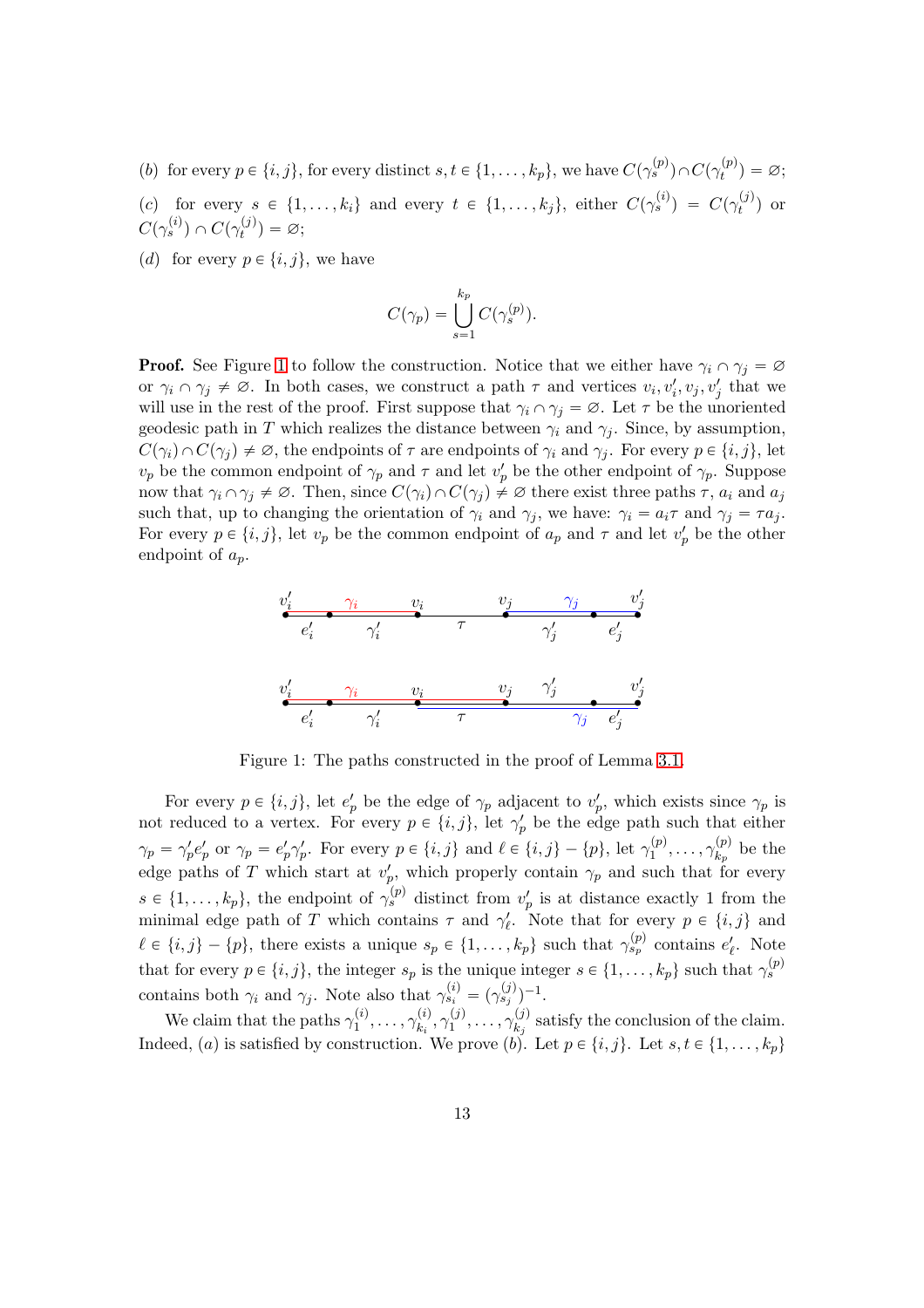be distinct. Then  $\gamma_s^{(p)}$  and  $\gamma_t^{(p)}$  $t<sup>(p)</sup>$  share the path  $\gamma_p$  as an initial segment. But, by construction of the paths  $\gamma_s^{(p)}$  and  $\gamma_t^{(p)}$  $t_t^{(p)}$ , the endpoints of  $\gamma_s^{(p)}$  and  $\gamma_t^{(p)}$  distinct from  $v'_p$  are at distance exactly 1 from the minimal edge path of T which contains  $\tau$  and  $\gamma'_{\ell}$ . Therefore, the endpoint of  $\gamma_s^{(p)}$  distinct from  $v'_p$  is not contained in  $\gamma_t^{(p)}$  $t^{(p)}$ . Hence the subtree of T generated by  $\gamma_s^{(p)}$  and  $\gamma_t^{(p)}$  $t_t^{(p)}$  is a tripod. This shows that  $C(\gamma_s^{(p)}) \cap C(\gamma_t^{(p)})$  $t_t^{(p)}$ ) =  $\varnothing$  and this proves  $(b)$ .

We now prove (c). Let  $s \in \{1, \ldots, k_i\}$  and let  $t \in \{1, \ldots, k_j\}$ . Suppose that we have  $C(\gamma_s^{(i)})\!\cap\! C(\gamma_t^{(i)}$  $t_i^{(i)}$   $\neq \emptyset$ . Then there exists a path  $\gamma'$  of T such that  $\gamma'$  contains both  $\gamma_s^{(i)}$  and  $\gamma_t^{(j)}$ (i). Thus  $\gamma'$  contains both  $\gamma_i$  and  $\gamma_j$ . This implies that  $\gamma_s^{(i)} = \gamma_{s_i}^{(i)} = (\gamma_{s_j}^{(j)})^{-1} = (\gamma_t^{(j)})$  $\binom{f^{(j)}}{t}$ <sup>-1</sup> and that  $C(\gamma_s^{(i)}) = C(\gamma_t^{(j)})$  $t^{(J)}$ ). This proves (c). Finally, the fact that (d) holds follows from the fact that  $C(\gamma) = \bigcup_{b \in ET, \gamma b \subseteq \gamma} C(\gamma b)$ . This proves the claim.

For every  $p \in \{i, j\}$ , replace  $\gamma_p$  by the paths  $\gamma_1^{(p)}$  $\gamma_1^{(p)},\ldots,\gamma_{k_i}^{(p)}$  $\mathbf{R}_i^{(p)}$ . Then we obtain a new set  $\{\gamma'_1,\ldots,\gamma'_{\ell_1}\}\$  such that, by the point (d) of the claim,  $C = \cup_{i=1}^{\ell_1} C(\gamma'_i)$ . Recall that for every  $p \in \{i, j\}$ , we have  $C(\gamma_p) \in Cyl(\mathscr{C})$ . By the point (a) of the claim, for every  $p \in \{i, j\}$ and every  $s \in \{1, \ldots, k_i\}$ , we have  $\gamma_p \subseteq \gamma_s^{(p)}$ . Therefore, we see that for every  $p \in \{i, j\}$ and every  $s \in \{1, \ldots, k_i\}$ , we have  $C(\gamma_s^{(p)}) \in \text{Cyl}(\mathscr{C})$ . Hence the set  $\{\gamma'_1, \ldots, \gamma'_{\ell_1}\}$  satisfies (1). Point (a) of the claim also implies that, for every  $m' \in \{1, \ldots, \ell\}$ , and every  $p \in \{i, j\}$ , if  $C(\gamma_{m'}) \cap C(\gamma_p) = \varnothing$  then for every  $s \in \{1, \ldots, k_p\}$ , we have  $C(\gamma_{m'}) \cap C(\gamma_s^{(p)}) = \varnothing$ . Combined with points  $(b)$  and  $(c)$  of the claim, we see that the number of distinct elements  $m_1, m_2 \in \{1, ..., \ell_1\}$  such that  $C(\gamma_{m_1}) \cap C(\gamma_{m_2}) \neq \emptyset$  is strictly less than m. An inductive argument then concludes the proof.  $\Box$ 

We denote by  $F_n - A$  the subset of  $F_n$  consisting in every element  $w \in F_n$  such that  $C(\gamma_w) \in Cyl(\mathscr{C})$ . Note that  $F_n - A$  is closed under inversion since  $\mathscr{C}$  is closed under inversion by Lemma [2.3.](#page-5-0) The next lemma gives a criterion to extend some functions defined on  $F_n - A$  to a relative current in  $Curr(F_n, A)$  (see [\[Gup,](#page-23-7) Lemma 3.9] for the free factor system case). First we need some definitions.

Let  $w \in F_n$ , and let  $k \in \mathbb{N}^*$ . A length k extension of w is a word  $w' = wx_1 \dots x_k$ where for every  $i \in \{1, ..., k-1\}$ , we have  $x_i \neq x_{i+1}^{-1}$  and  $x_1$  is not the inverse of the last letter of w. An extension of w is a word w' such that there exists  $k \in \mathbb{N}^*$  such that w' is a length  $k$  extension of  $w$ .

<span id="page-13-1"></span>**Lemma 3.2.** Let  $\eta: F_n - A \to \mathbb{R}_+$  be a function invariant under inversion and which satisfies, for every  $w \in F_n - A$ :

<span id="page-13-0"></span>
$$
\eta(w) = \sum_{v \text{ is a length one extension of } w} \eta(v). \tag{1}
$$

There exists a unique element  $\widetilde{\eta} \in \text{Curr}(F_n, \mathcal{A})$  such that for every element  $w \in F_n - \mathcal{A}$ , we have

$$
\eta(w) = \widetilde{\eta}(C(\gamma_w)).
$$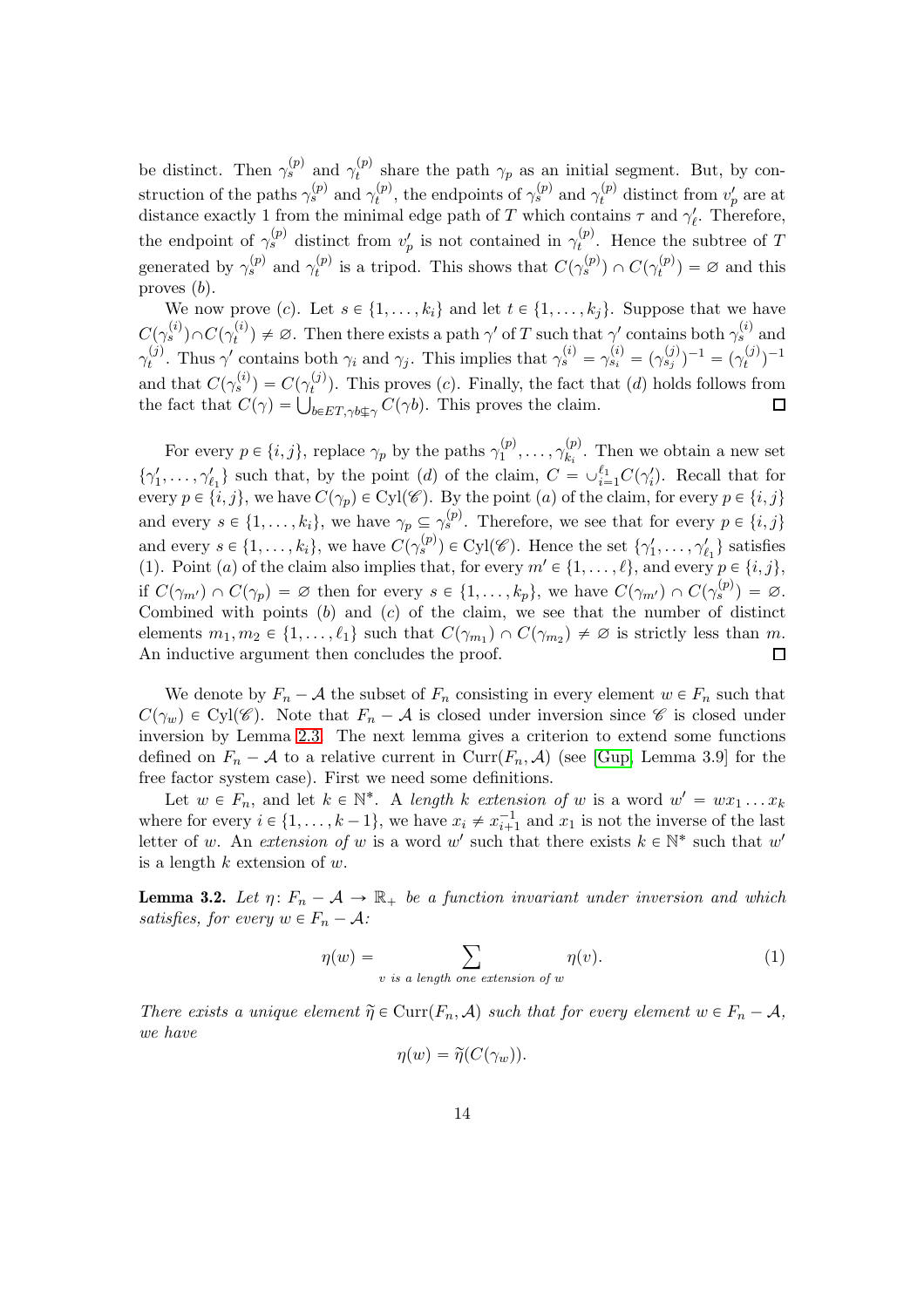**Proof.** Since  $\partial^2(F_n, \mathcal{A})$  is totally disconnected and locally compact by Lemma [2.6,](#page-9-1) and since a relative current is a Radon measure, a relative current is uniquely determined by its values on compact open subsets of  $\partial^2(F_n, A)$ . Let C be a compact open subset of  $\partial^2(F_n, \mathcal{A})$ . By Lemma [3.1,](#page-11-0) the subset C is a disjoint union of cylinders of finitely many geodesic edge paths  $\gamma_1, \ldots, \gamma_k$  such that for every  $i \in \{1, \ldots, k\}$ , we have  $C(\gamma_i) \in Cyl(\mathscr{C})$ . For every  $i \in \{1, ..., k\}$ , let  $g_i$  be the element of  $F_n$  which is the label of  $\gamma_i$ . For every  $i \in \{1, \ldots, r\}$ , since  $g_i$  contains an element of  $\mathscr C$  as a subword, we have  $g_i \in F_n - \mathcal A$ . Hence we can set  $\widetilde{\eta}(C) = \sum_{i=1}^{k} \eta(g_i)$ . We claim that the value  $\widetilde{\eta}(C)$  does not depend on the choice of the paths  $\gamma_i$ . Indeed, let  $\alpha_1, \ldots, \alpha_\ell$  be another set of geodesic edge paths given by Lemma [3.1](#page-11-0) and let  $h_1, \ldots, h_\ell$  be the corresponding elements in  $F_n$ . Note that for every  $i \in \{1, ..., k\}$  and every  $j \in \{1, ..., \ell\}$  such that  $C(\gamma_i) \cap C(\alpha_j) \neq \emptyset$ , we have  $C(\gamma_i) \cap C(\alpha_j) = C(\beta_{i,j})$ , where  $\beta_{i,j}$  is a minimal edge path in T that contains both  $\gamma_i$ and  $\alpha_i$ .

We claim that for every  $i \in \{1, ..., k\}$ , there do not exist distinct  $j_1, j_2 \in \{1, ..., \ell\}$ and paths  $a_1$  and  $a_2$  such that  $\beta_{i,j_1} = a_1 \gamma_i$  and  $\beta_{i,j_2} = \gamma_i a_2$ . Indeed, otherwise the path  $a_1\gamma_i a_2$  is a finite path that contains both  $\alpha_{j_1}$  and  $\alpha_{j_2}$ . Hence  $C(\alpha_{j_1}) \cap C(\alpha_{j_2}) \neq \emptyset$ , a contradiction. The claim follows.

For every  $i \in \{1, \ldots, k\}$  and every  $j \in \{1, \ldots, \ell\}$  such that  $C(\gamma_i) \cap C(\alpha_j) \neq \emptyset$ , let  $g_{i,j}$ be an element in  $F_n$  corresponding to  $\beta_{i,j}$ . By the above claim, for every  $i \in \{1, \ldots, k\}$ , one of the following holds:

(a) for every  $j \in \{1, ..., \ell\}$  such that  $C(\gamma_i) \cap C(\alpha_j) \neq \emptyset$ , the element  $g_{i,j}$  is an extension of  $g_i$ ;

(b) for every  $j \in \{1, \ldots, \ell\}$  such that  $C(\gamma_i) \cap C(\alpha_j) \neq \emptyset$ , the element  $g_{i,j}^{-1}$  is an extension of  $g_i^{-1}$ .

Since  $\eta$  is invariant under inversion, we may suppose that for every  $i \in \{1, \ldots, k\}$ , and for every  $j \in \{1, ..., \ell\}$  such that  $C(\gamma_i) \cap C(\alpha_j) \neq \emptyset$ , the element  $g_{i,j}$  is an extension of  $g_i$ . Thus for every  $j \in \{1, ..., \ell\}$ , and for every  $i \in \{1, ..., k\}$  such that  $C(\gamma_i) \cap C(\alpha_j) \neq \emptyset$ , the element  $g_{i,j}^{-1}$  is an extension of  $h_j^{-1}$ .

Note that, since  $C = \bigcup_{i=1}^k C(\gamma_i) = \bigcup_{j=1}^\ell C(\alpha_j)$ , for every  $i \in \{1, ..., k\}$ , the subset  $C(\gamma_i)$  is covered by a disjoint union of finitely many  $C(\alpha_i)$ . Hence, for every  $i \in \{1, \ldots, k\}$ , Equation [\(1\)](#page-13-0) implies that:

$$
\eta(g_i) = \sum_{j \; | \; C(\gamma_i) \cap C(\alpha_j) \neq \varnothing} \eta(g_{i,j}).
$$

Similarly, for every  $j \in \{1, \ldots, \ell\}$ , we have:

$$
\eta(h_j^{-1}) = \sum_{i \; | \; C(\gamma_i) \cap C(\alpha_j) \neq \varnothing} \eta(g_{i,j}^{-1}).
$$

Thus, since  $\eta$  is invariant under inversion, we have:

$$
\sum_{j=1}^{\ell} \eta(h_j) = \sum_{j=1}^{\ell} \eta(h_j^{-1}) = \sum_{j=1}^{\ell} \sum_{i \,|\, C(\gamma_i) \cap C(\alpha_j) \neq \varnothing} \eta(g_{i,j}^{-1}) = \sum_{i=1}^{k} \sum_{j \,|\, C(\gamma_i) \cap C(\alpha_j) \neq \varnothing} \eta(g_{i,j}) = \sum_{i=1}^{k} \eta(g_i).
$$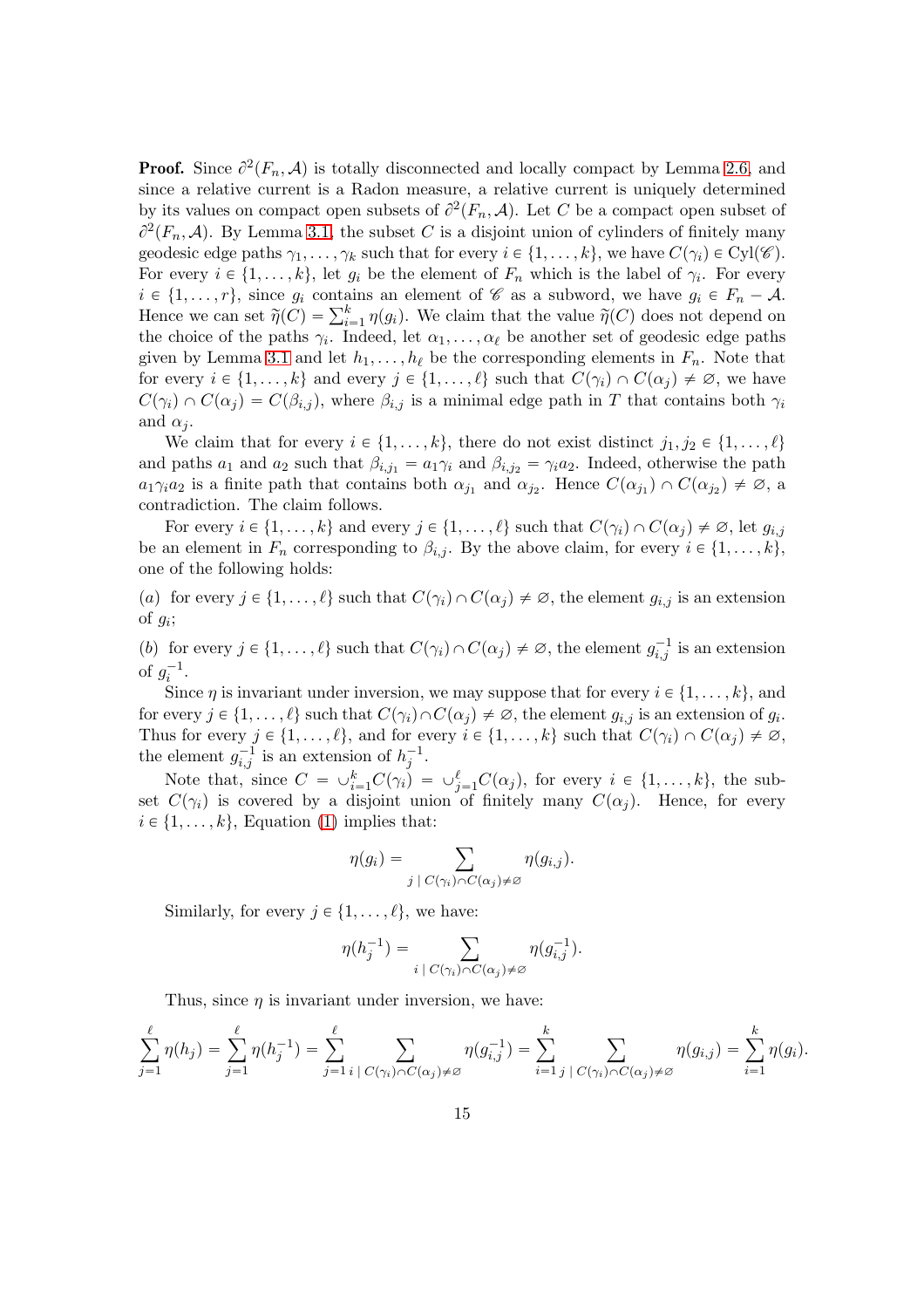Hence the value of  $\widetilde{\eta}(C)$  does not depend on the choice of the paths  $\gamma_i$ .

Therefore  $\tilde{\eta}$  is an additive,  $F_n$ -invariant and nonnegative function on the set of compact open subsets of  $\partial^2(F_n, \mathcal{A})$ . We claim that  $\widetilde{\eta}$  is in fact  $\sigma$ -additive. Indeed, by [\[Coh,](#page-23-14) Proposition 1.2.6], it suffices to prove that for every decreasing sequence  $(C_n)_{n\in\mathbb{N}}$  of compact open subsets of  $\partial^2(F_n, A)$  such that  $\bigcap_{n \in \mathbb{N}} C_n = \emptyset$ , we have  $\lim_{n \to \infty} \widetilde{\eta}(C_n) = 0$ . But since a decreasing sequence of nonempty compact subsets is a nonempty compact subset, there exists  $n \in \mathbb{N}$  such that  $C_n = \emptyset$ . This proves the claim. By Carathéodory extension theorem (see [\[Coh,](#page-23-14) Proposition 1.2.6, Theorem 1.3.6]), the function  $\tilde{\eta}$  has a unique extension as a Radon measure on the  $\sigma$ -algebra of Borel sets of  $\partial^2(F_n, \mathcal{A})$ . unique extension as a Radon measure on the  $\sigma$ -algebra of Borel sets of  $\partial^2(F_n, A)$ .

Let

$$
\mathbb{P}\mathrm{Curr}(F_n,\mathcal{A})=\left(\mathrm{Curr}(F_n,\mathcal{A})-\{0\}\right)/\mathbb{R}_+^*
$$

be the set of projectivized relative currents (where  $\mathbb{R}^*$  acts on  $\text{Curr}(F_n, A)$  by homothety), equipped with the quotient topology which is metrizable. The next result is a generalization of [\[Gup,](#page-23-7) Lemma 3.11].

**Lemma 3.3.** The metrisable space  $\mathbb{P} \text{Curr}(F_n, \mathcal{A})$  is compact.

**Proof.** Let  $(\eta_n)|_{n\in\mathbb{N}}$  be a sequence of projective currents relative to A. We prove that it has a convergent subsequence. Let  $\mathscr C$  be the finite set given by Lemma [2.3.](#page-5-0) For every  $n \in \mathbb{N}$ , let  $\eta_n$  be a representative of  $[\eta_n]$  such that, for every  $w \in \mathscr{C}$ , we have  $\eta(C(\gamma_w)) \leq 1$ , with equality for some  $w \in \mathscr{C}$ , independent of n up to extraction. The set C being finite, there exists a subsequence  $(n_k)_{k\in\mathbb{N}}$  such that for every  $u \in \mathscr{C}$ , the sequence  $(\eta_{n_k}(C(\gamma_u)))_{k\in\mathbb{N}}$  converges. Moreover, there exists  $u_0 \in \mathscr{C}$  such that the limit  $\lim_{k\to\infty}(\eta_{n_k}(C(\gamma_{u_0})))_{k\in\mathbb{N}}$  is not equal to zero. Let  $w\in F_n$  be such that  $C(\gamma_w)\in\text{Cyl}(\mathscr{C})$ . There exists  $u_w \in \mathscr{C}$  such that  $u_w$  is a subword of w. Therefore, for every  $k \in \mathbb{N}$ , we have

$$
\eta_{n_k}(C(\gamma_w)) \leq \eta_{n_k}(C(\gamma_{u_w})) \leq 1.
$$

Therefore, for every element  $w \in F_n - A$ , the sequence  $(\eta_{n_k}C(\gamma_w))_{k \in \mathbb{N}}$  has a convergent subsequence. By a diagonal argument, up to extraction, for every  $C(\gamma_w) \in Cyl(\mathscr{C})$ , the sequence  $(\eta_{n_k}(C(\gamma_w)))_{k\in\mathbb{N}}$  converges. Moreover, there exists  $C(\gamma_w) \in Cyl(\mathscr{C})$  such that  $(\eta_{n_k}(C(\gamma_w)))_{k \in \mathbb{N}}$  converges to a nonzero element.

Let  $\eta: F_n - A \to \mathbb{R}_+$  be the function defined by, for every  $w \in F_n - A$ :

$$
\eta(w) = \lim_{k \to \infty} \eta_{n_k}(C(\gamma_w)).
$$

Since for every  $k \in \mathbb{N}$ , the function  $\eta_{n_k}$  is a relative current, the function  $\eta$  satisfies the assumptions of Lemma [3.2.](#page-13-1) Therefore, by Lemma [3.2,](#page-13-1) there exists a unique relative current  $\widetilde{\eta} \in \text{Curr}(F_n, \mathcal{A})$  such that for every element  $w \in F_n - \mathcal{A}$ , we have

$$
\eta(w) = \widetilde{\eta}(C(\gamma_w)).
$$

Hence  $(\lceil \eta_{n_k}\rceil)_{k\in\mathbb{N}}$  converges to  $\lceil \widetilde{\eta} \rceil$ .

 $\Box$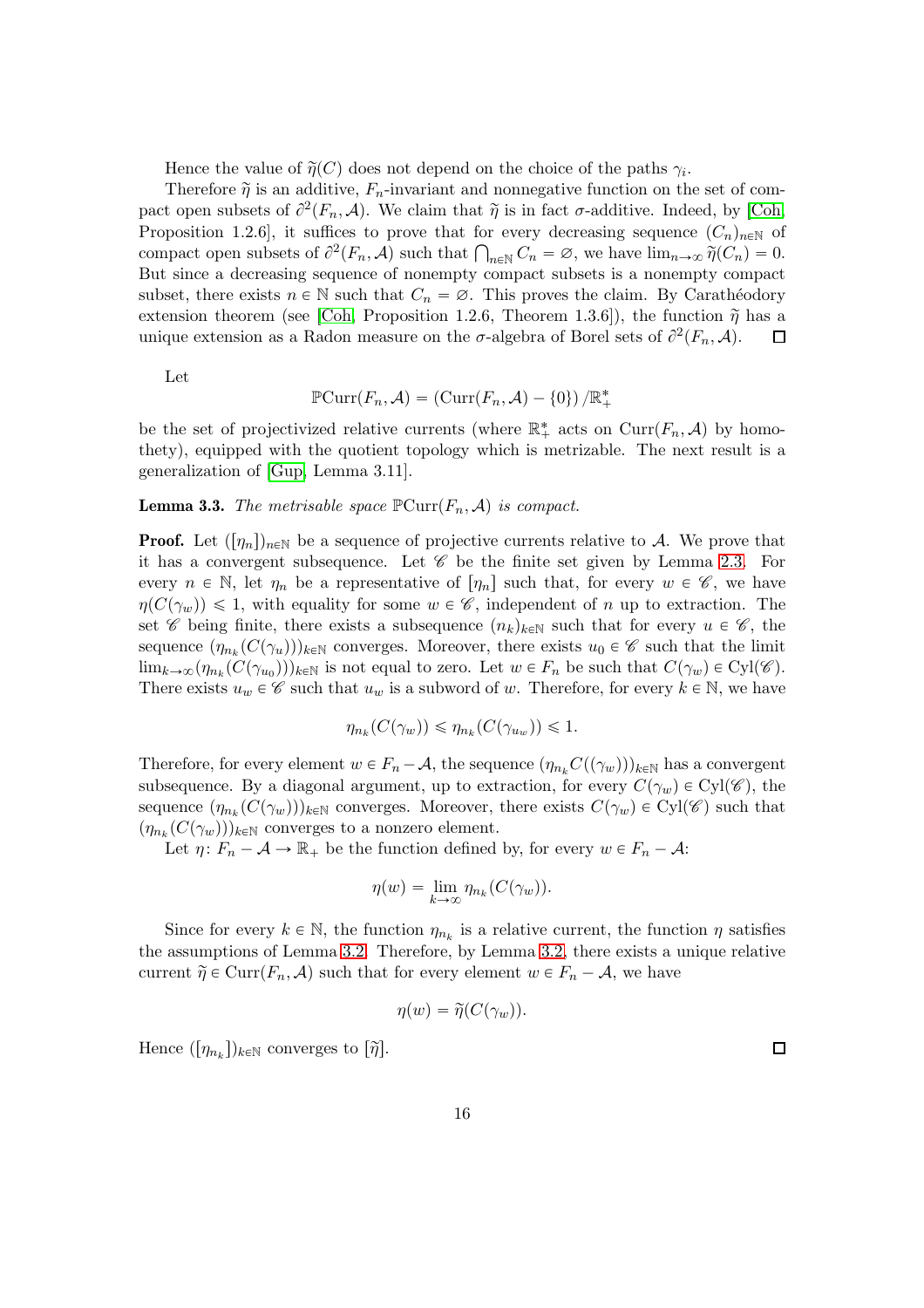### 4 Density of rational currents

In this section, let  $n \geq 3$ . Let  $r \in \mathbb{N}$  and let  $\mathcal{A} = \{[A_1], \ldots, [A_r]\}$  be a malnormal subgroup system of  $F_n$ . Let  $\mathcal{B}, T, L \in \mathbb{N}^*, \Gamma_1, \ldots, \Gamma_r, \mathscr{C}$  be as above Lemma [2.3.](#page-5-0) Let  $\ell: F_n \to \mathbb{N}$  be the length function corresponding to  $\mathcal{B}$ .

Every conjugacy class of nonperipheral element  $g \in F_n$  determines a relative current  $\eta_g$  as follows. Suppose first that g is root-free, that is, g is not a proper power of any element in  $F_n$ . Let  $\gamma$  be a finite geodesic path in the Cayley graph T such that  $C(\gamma) \in Cyl(\mathscr{C})$ . Then  $\eta_q(C(\gamma))$  is the number of unoriented translation axes in T of conjugates of g that contain the path  $\gamma$ . If  $g = h^k$  with  $k \geq 2$  and h root-free, we set  $\eta_g = k \eta_h$ . Such currents are called *rational currents*. Note that for every nonperipheral element  $g \in F_n$ , the current  $\eta_q$  only depends on the conjugacy class of g. Therefore, we can talk about rational currents induced by conjugacy classes of nonperipheral elements of  $F_n$  and write  $\eta_{[g]}$  for the rational current associated with the conjugacy class of a nonperipheral element  $g \in F_n$ . We prove the following proposition.

<span id="page-16-1"></span>**Proposition 4.1.** Let  $n \geq 3$  and let A be a malnormal subgroup system of  $F_n$ . The set of projectivized rational currents induced by conjugacy classes of nonperipheral elements of  $F_n$  is dense in  $\mathbb{P} \text{Curr}(F_n, \mathcal{A})$ .

We follow Gupta's proof([\[Gup,](#page-23-7) Proposition 3.12]) in the special case of free factor systems. The proof consists in approximating currents in  $\mathbb{P} \text{Curr}(F_n, \mathcal{A})$  with signed measured currents on  $\partial^2 F_n$ , which are  $F_n$ -invariant and  $\sigma$ -additive real-valued functions on the set of Borel subsets of  $\partial^2 F_n$ . We will then conclude using the following lemma, due to Martin (see also [\[Gup,](#page-23-7) Lemma 3.15]).

<span id="page-16-0"></span>**Lemma 4.2.** [\[Mar,](#page-24-3) Lemma 15] Let  $n \geq 3$ . Suppose that  $A = \emptyset$ . Let  $k' \geq 1$ , let  $k \geq 2$ with  $k' \leq k$  and let  $\eta$  be a signed measured current such that, for every  $w \in F_n$  with  $k' \leq \ell(w) \leq k$ , we have  $\eta(C(\gamma_w)) \geq 0$ . Let  $P = 2n(2n-1)^{2n(2n-1)^{k-2}}$ . If there exists  $w_0 \in F_n$  such that  $\ell(w_0) = k$  and  $\eta(C(\gamma_{w_0})) \geqslant P$ , then there exists  $\alpha \in F_n - \{e\}$  such that, for every  $w \in F_n$  with  $k' \leq \ell(w) \leq k$ , we have  $\eta(C(\gamma_w)) \geq \eta_{[\alpha]}(C(\gamma_w))$ .

<span id="page-16-2"></span>**Remark 4.3.** (1) The hypotheses in [\[Mar,](#page-24-3) Lemma 15] requires that  $k' = 1$ . However, the proof of Martin works by studying words of length exactly k and then extend the result to words of length at most k by additivity of the measures. Thus the proof with  $k' > 1$  is identical.

(2) For the rational current  $\eta_{\alpha}$  constructed in Lemma [4.2,](#page-16-0) there exists  $w \in F_n$  with  $k' \leq \ell(w) \leq k$  such that  $\eta_{[\alpha]}(C(\gamma_w)) > 0$ .

Recall that Cyl $(\mathscr{C})$  is the set of cylinder sets of the form  $C(\gamma_w)$ , where w is a word of  $F_n$  containing a word of  $\mathscr C$  as a subword. Let  $\eta_0 \in \text{Curr}(F_n, \mathcal A)$  and let  $k \geq L + 2$ . Let  $\eta$ be a signed measured current such that, for every element  $w \in F_n$  with  $C(\gamma_w) \in Cyl(\mathscr{C})$ , we have  $\eta(C(\gamma_w)) = \eta_0(C(\gamma_w))$  and for every element  $w \in F_n$  of length between  $L + 2$ and k, we have  $\eta(C(\gamma_w)) \geq 0$ . Then  $\eta$  is called a k-extension of  $\eta_0$ . The key lemma in order to prove Proposition [4.1](#page-16-1) is the following result (see [\[Gup,](#page-23-7) Lemma 3.15] for the same statement in the particular case free factor systems):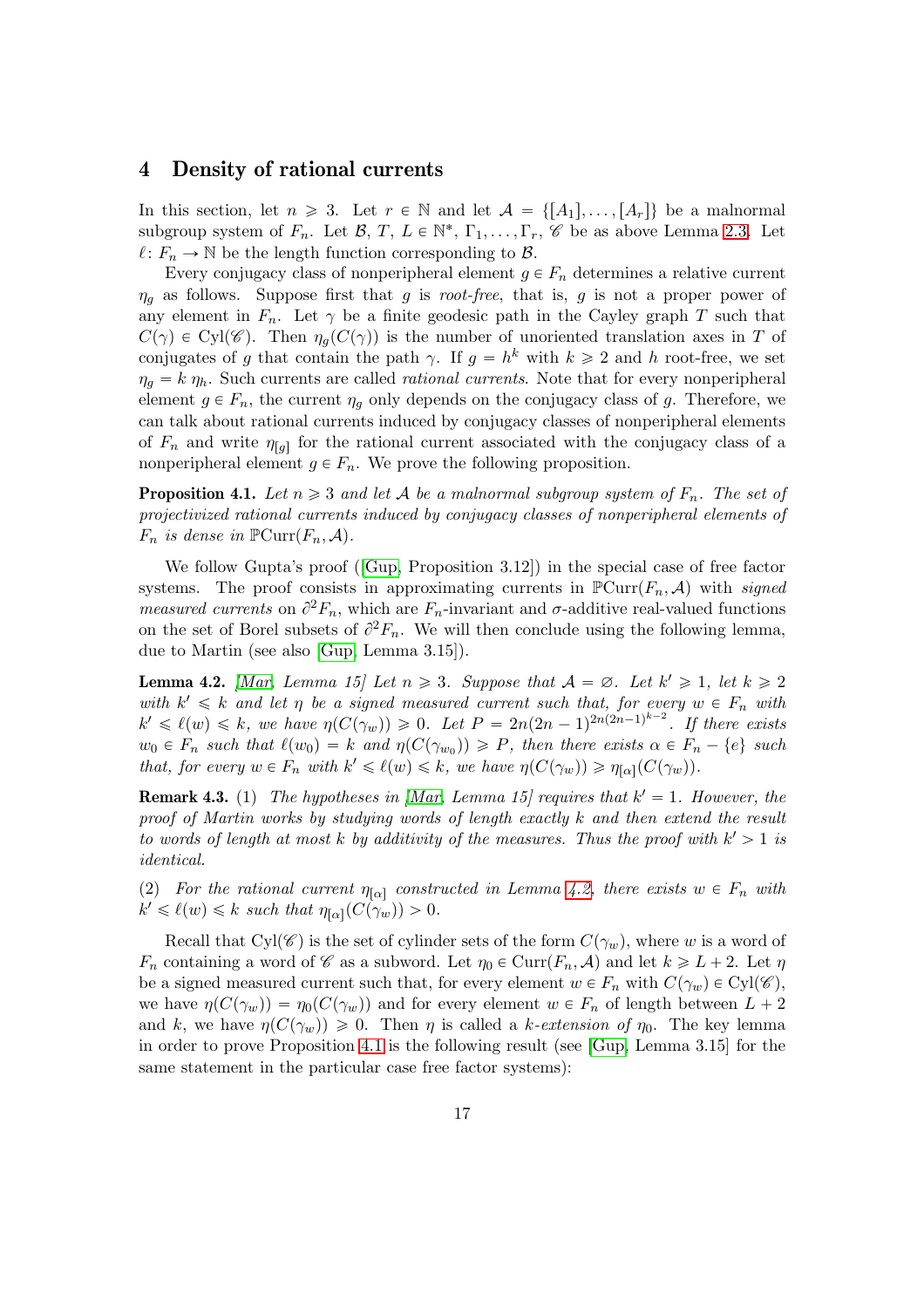<span id="page-17-0"></span>**Lemma 4.4.** Let  $\eta_0$  be a relative current and let  $k \geq L+2$ . There exists a signed measured current  $\eta: \partial^2 F_n \to \mathbb{R}$  which is a k-extension of  $\eta_0$ .

Let  $\eta_0$  be a relative current. In order to prove Lemma [4.4,](#page-17-0) we need some preliminary results. We follow [\[Gup,](#page-23-7) Section 8.1]. For  $k \in \mathbb{N}^*$ , let  $S_k$  be the set of elements of  $F_n$ of length k which do not contain an element of  $\mathscr C$  as a subword. Note that, since  $\mathscr C$  is closed under inversion by Lemma [2.3,](#page-5-0) we see that, for every  $k \in \mathbb{N}^*$ , the set  $S_k$  is closed under inversion. For  $k = 0$ , we set  $S_0 = \{e\}$ . Note also that, if  $k < L + 2$ , then  $S_k$ contains all words of length k since every element of  $\mathscr C$  has length equal to  $L + 2$ .

## <span id="page-17-1"></span>**Lemma 4.5.** (1) If  $A \neq \emptyset$ , for every  $k \in \mathbb{N}^*$ , the set  $S_k$  is not empty.

(2) For every  $k \geq L + 2$  and every  $w \in S_k$ , there exist  $w' \in S_{k+1}$ ,  $i \in \{1, ..., r\}$ ,  $g \in F_n$ and  $a \in gA_i g^{-1}$  such that w' is a length 1 extension of w and a is an extension of w'.

**Proof.** (1) Since the group  $A_1$  is infinite, the corresponding minimal subtree  $T_{A_1}$  is infinite. Recall that the tree  $T_{A_1}$  is supposed to contain the origin e of T. Let  $\gamma$  be a geodesic path contained in  $T_{A_1}$ , starting from e and of length equal to k, and let  $h \in F_n$ be the corresponding element of  $F_n$ . Then there exists  $a \in A_1$  such that a is an extension of h. We have  $h \in S_k$  as otherwise a would contradict Lemma [2.3](#page-5-0) (3). This proves (1).

(2) Let  $k \ge L + 2$  and let  $w \in S_k$ . By Lemma [2.3](#page-5-0) (1), there exist  $i \in \{1, ..., r\}$  and  $g \in F_n$  such that  $\gamma_w$  is contained in  $T_{gA_ig^{-1}}$ . As  $T_{gA_ig^{-1}}$  does not contain any univalent vertex, there exists a geodesic ray c in  $T_{gA_ig^{-1}}$  starting from e which contains the path  $\gamma_w$ . Let  $\gamma'$  be the geodesic path in c of length  $k+1$  containing  $\gamma_w$ , and let w' be the corresponding element in  $F_n$ . Then  $w' \in S_{k+1}$  and  $w'$  is a length 1 extension of w. This proves  $(2)$  and this concludes the proof.  $\Box$ 

Let  $k \ge L + 2$ . Let  $S_k^0$  be a subset of  $S_k$  (chosen once and for all) such that for every  $w \in S_k$  exactly one of w or  $w^{-1}$  appears in  $S_k^0$ . In what follows, we adopt the convention that whenever an extension of a word w by a letter  $b \in \mathcal{B}$  is written as wb (resp. bw), we assume that b is not the inverse of the last letter (resp. first letter) of the word  $w$ .

In order to construct the signed measured current which satisfies the conclusion of Lemma [4.4,](#page-17-0) we will define a signed measured current on cylinders of words in  $S_{k-1}$  and use those values together with the additivity laws in order to define  $\eta$  on cylinders of words of length k. First we set  $\eta(C(\gamma_b)) = 1$  for every letter b of B not contained in  $\mathscr C$ . By induction, assume that for every element  $v \in S_{k-1}$ , the value  $\eta(C(\gamma_v))$  is defined. By additivity of a signed measured current, for every  $v \in S_{k-1}^0$ , we want to have:

$$
\eta(C(\gamma_v)) = \sum_{b \in \mathcal{B}, v b \in S_k} \eta(C(\gamma_{vb})) + \sum_{b \in \mathcal{B}, v b \notin S_k} \eta_0(C(\gamma_{vb}))
$$

$$
\eta(C(\gamma_{v^{-1}})) = \sum_{b \in \mathcal{B}, v^{-1}b \in S_k} \eta(C(\gamma_{v^{-1}b})) + \sum_{b \in \mathcal{B}, v^{-1}b \notin S_k} \eta_0(C(\gamma_{v^{-1}b}))
$$

Since  $\eta$  is invariant under taking inverses, the equation obtained by using forward extensions of  $v^{-1}$  is the same one as the equation obtained by using backward extensions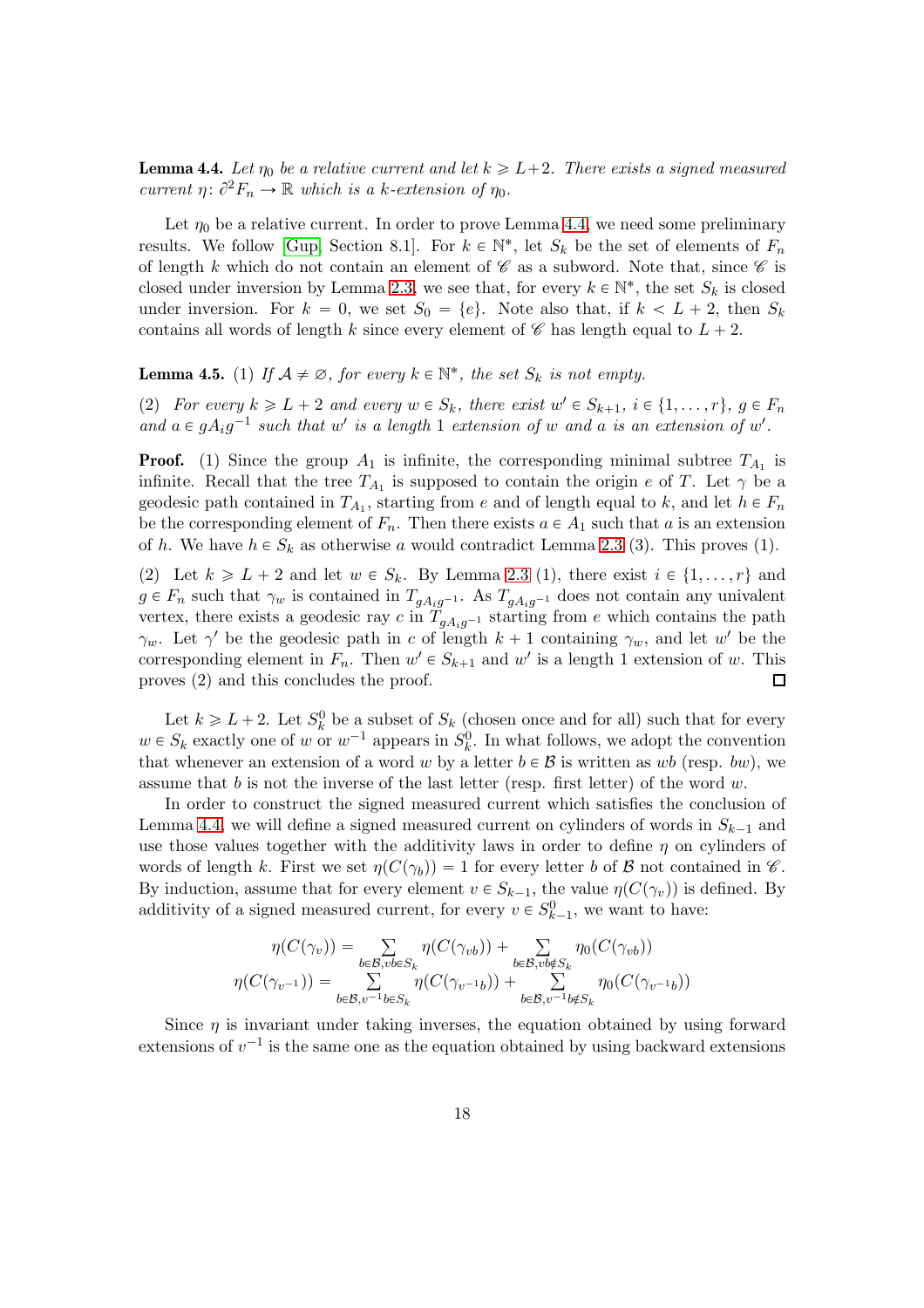of v. After rearranging the equations in order to have the unknown terms on the left hand side, we obtain:

<span id="page-18-0"></span>
$$
\sum_{b \in \mathcal{B}, v b \in S_k} \eta(C(\gamma_{vb})) = \sum_{b \in \mathcal{B}, v b \notin S_k} \eta_0(C(\gamma_{vb})) - \eta(C(\gamma_v)) = c_v
$$
\n
$$
\sum_{b \in \mathcal{B}, v^{-1} b \in S_k} \eta(C(\gamma_{v^{-1}b})) = \sum_{b \in \mathcal{B}, v^{-1} b \notin S_k} \eta_0(C(\gamma_{v^{-1}b})) - \eta(C(\gamma_{v^{-1}})) = c_{v^{-1}}.
$$
\n(2)

Since  $\eta$  is invariant under taking inverse, this shows that there are  $|S_{k-1}|$  equations in  $|S_k|/2 = |S_k^0|$  variables.

Denote the system of equations [\(2\)](#page-18-0) by  $E_{k-1}^1$ . These are equations obtained from length 1 extensions of words in  $S_{k-1}$ . Similarly, for every  $i \in \{1, \ldots, k-1\}$ , we define  $E_{k-i}^i$  as the system of equations obtained from length i extensions of words in  $S_{k-i}$ .

Let  $[M|c]$  be the augmented matrix for the system of equations  $E_{k-1}^1$  with rows labeled by words in  $S_{k-1}$ , columns by words in  $S_k^0$  and such that for every  $w \in S_k^0$  and every  $v \in S_{k-1}$ , we have  $M_{v,w} = 1$  if there exists  $b \in \mathcal{B}$  such that  $w = vb$  or  $w^{-1} = vb$ ; and  $M_{v,w} = 0$  otherwise. Let c be the column vector indexed by words in  $S_{k-1}$  such that for every  $v \in S_{k-1}$ , the coordinate of c at v is equal to  $c_v$ . If  $v \in S_{k-1}$ , we will denote by  $r_v$  the corresponding row vector of M. Observe that each column has exactly two entries which are equal to 1. Indeed,  $M_{v,w}$  is equal to 1 exactly when w or  $w^{-1}$  is a length 1 extension of v. Observe also that any two distinct row vectors  $r_{v_1}$  and  $r_{v_2}$  can have at most one common coordinate which is equal to 1. Indeed, let  $w \in S_k^0$  be such that  $M_{v_1,w} = M_{v_2,w} = 1$ . Then there exist  $b_1, b_2 \in \mathcal{B}$  such that  $w = v_1b_1$  or  $w = b_1^{-1}v_1^{-1}$ and  $w = v_2b_2$  or  $w = b_2^{-1}v_2^{-1}$ . Therefore, the word  $v_1$  starts with  $b_2^{-1}$  and  $v_2$  starts with  $b_1^{-1}$ . This shows that w is uniquely determined.

The next lemma is the same one as [\[Gup,](#page-23-7) Lemma 8.2] in the special case of free factor systems.

<span id="page-18-2"></span>**Lemma 4.6.** (1) For every  $i \geq 1$ , an equation in the system  $E_{k-i}^{i+1}$  $\sum_{k-i-1}^{i+1}$  is a linear combination of equations in the system  $E_{k-i}^i$ . Thus it is sufficient to look at the system  $E_{k-1}^1$  in order to obtain every constraint satisfied by  $\eta(C(\gamma_w))$  for every  $w \in S_k^0$ .

(2) Let  $u \in S_{k-2}$ . Then the following two linear combinations of rows of M are equal:

<span id="page-18-1"></span>
$$
\sum_{b \in \mathcal{B}, bu \in S_{k-1}} r_{bu} = \sum_{b \in \mathcal{B}, bu^{-1} \in S_{k-1}} r_{bu^{-1}}.
$$
 (3)

(3) Every relation among the rows of M is a linear combination of relations in the set of relations [\(3\)](#page-18-1) where u varies in  $S_{k-2}$ .

 $(4)$  We have

$$
\sum_{b \in \mathcal{B}, bu \in S_{k-1}} c_{bu} = \sum_{b \in \mathcal{B}, bu^{-1} \in S_{k-1}} c_{bu^{-1}},
$$

where for every  $v \in S_{k-1}$ ,  $c_v$  is given by Equation [\(2\)](#page-18-0).

(5) The system of equations  $E_{k-1}^1$  is consistent and hence has a solution. Thus we can define  $\eta$  on words of length  $k$ .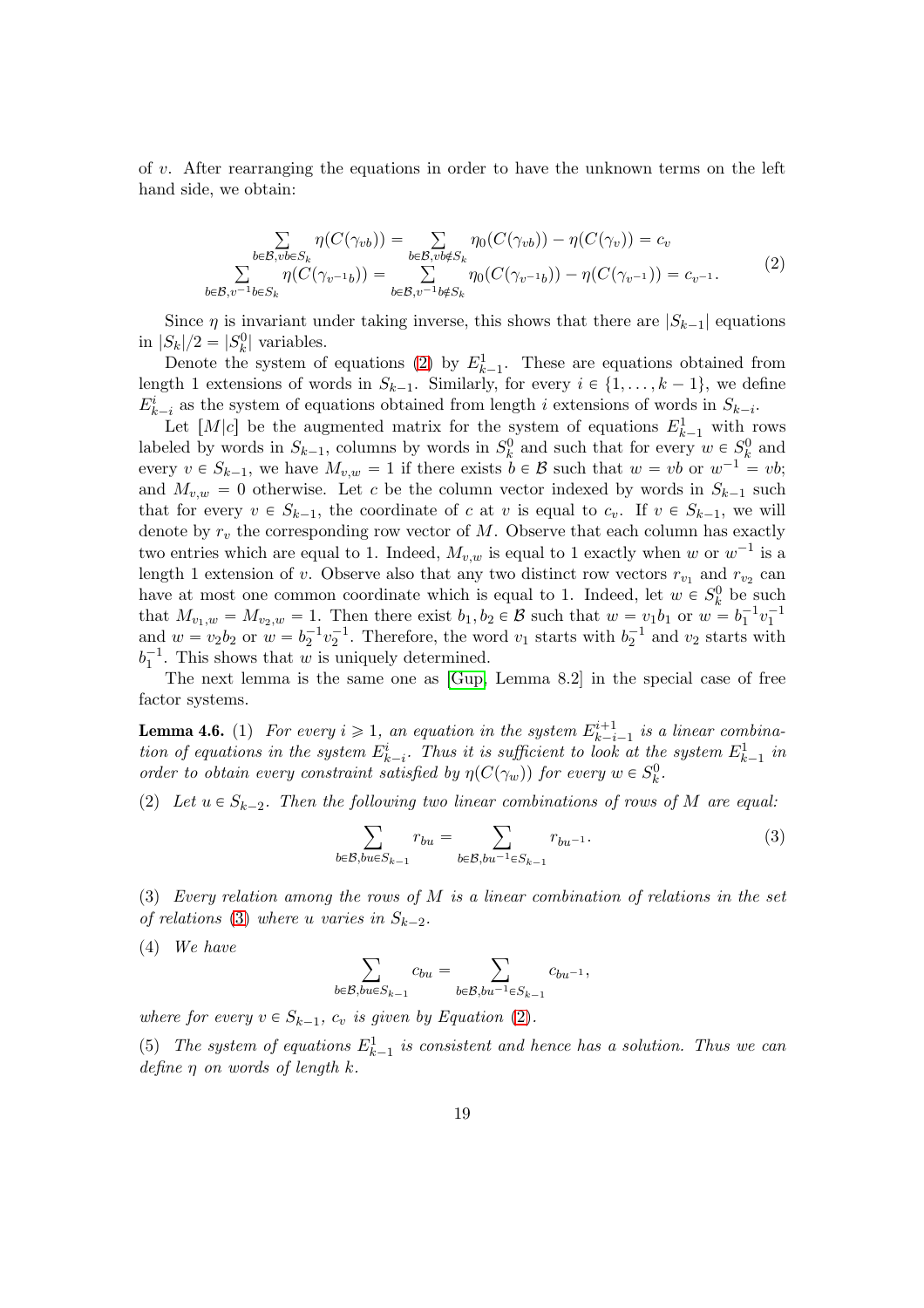**Proof.** (1) Let  $i \ge 1$  and  $u \in S_{k-i-1}$ . Then by the system  $E_{k-i-1}^1$ 

$$
\eta(C(\gamma_u)) = \sum_{b \in \mathcal{B}} \eta(C(\gamma_{ub})).
$$

By the equations in  $E_{k-i}^i$ , we have, for every  $b \in \mathcal{B}$ :

$$
\eta(C(\gamma_{ub})) = \sum_{y \in F_n, \ell(y)=i} \eta(C(\gamma_{uby})).
$$

Adding all these equations over  $b \in \mathcal{B}$ , we have:

$$
\eta(C(\gamma_u)) = \sum_{b,y \in F_n, \ell(b)=1, \ell(y)=i} \eta(C(\gamma_{uby})) = \sum_{z \in F_n, \ell(z)=i+1} \eta(C(\gamma_{uz})).
$$

Thus we have recovered an equation in  $E_{k-i}^{i+1}$  $\binom{n+1}{k-i-1}$  as a linear combination of equations in  $E_{k-i}^i$ . This proves (1).

(2) Let  $u \in S_{k-2}$  and let  $w \in S_k^0$ . For every  $b \in \mathcal{B}$  such that  $bu \in S_{k-1}$ , we have  $M_{bu,w} \neq 0$ exactly when there exists  $y \in \mathcal{B}$  such that  $w = buy^{-1}$  or  $w = yu^{-1}b^{-1}$  (recall that the basis B is supposed to be symmetric). Therefore, if  $M_{bu,w} \neq 0$ , there exists a unique  $y \in \mathcal{B}$  such that  $M_{yu^{-1},w} \neq 0$ . This proves (2).

(3) Let R be a relation given by  $\sum_{v \in S_{k-1}} d_v r_v = 0$ , where  $d_v \in \mathbb{R}$ . Suppose that the number of terms in the sum associated with  $R$  is minimal. Such an assumption is possible as every relation is a linear combination of relations whose number of terms is minimal. We can rescale the equation so that there exist  $b \in \mathcal{B}$  and  $u \in S_{k-2}$  such that  $d_{bu} = 1$ . For every  $y \in \mathcal{B}$  such that  $buy^{-1} \in S_k^0$ , we have

$$
M_{bu,buy^{-1}} = M_{yu^{-1}, buy^{-1}} = 1.
$$

This implies, as explained above the lemma, that the rows  $r_{bu}$  and  $r_{yu^{-1}}$  share exactly one common nonzero coordinate, which is  $buy^{-1}$ . Moreover, the rows  $r_{bu}$  and  $r_{yu^{-1}}$  are the only rows which have a nonzero coordinate in  $buy^{-1}$ . This shows that  $d_{yu^{-1}} = -1$ .

Let  $y \in \mathcal{B}$  be such that  $yu^{-1} \in S_{k-1}$ . For every  $z \in \mathcal{B}$  such that  $yu^{-1}z \in S_k^0$ , we have  $M_{yu^{-1},yu^{-1}z} = M_{z^{-1}u,yu^{-1}z} = 1.$  Thus we have  $d_{z^{-1}u} = 1.$  Therefore we see that

$$
\sum_{b \in \mathcal{B}, bu \in S_{k-1}} d_{bu} r_{bu} - \sum_{y \in \mathcal{B}, yu^{-1} \in S_{k-1}} d_{yu^{-1}} r_{yu^{-1}} = \sum_{b \in \mathcal{B}, bu \in S_{k-1}} r_{bu} - \sum_{y \in \mathcal{B}, yu^{-1} \in S_{k-1}} r_{yu^{-1}} = 0.
$$

Hence the minimal relation  $R$  is just

$$
\sum_{b \in \mathcal{B}, bu \in S_{k-1}} r_{bu} - \sum_{y \in \mathcal{B}, yu^{-1} \in S_{k-1}} r_{yu^{-1}} = 0.
$$

(4) Let  $u \in S_{k-2}$ . We have, by the definition of  $c_v$ :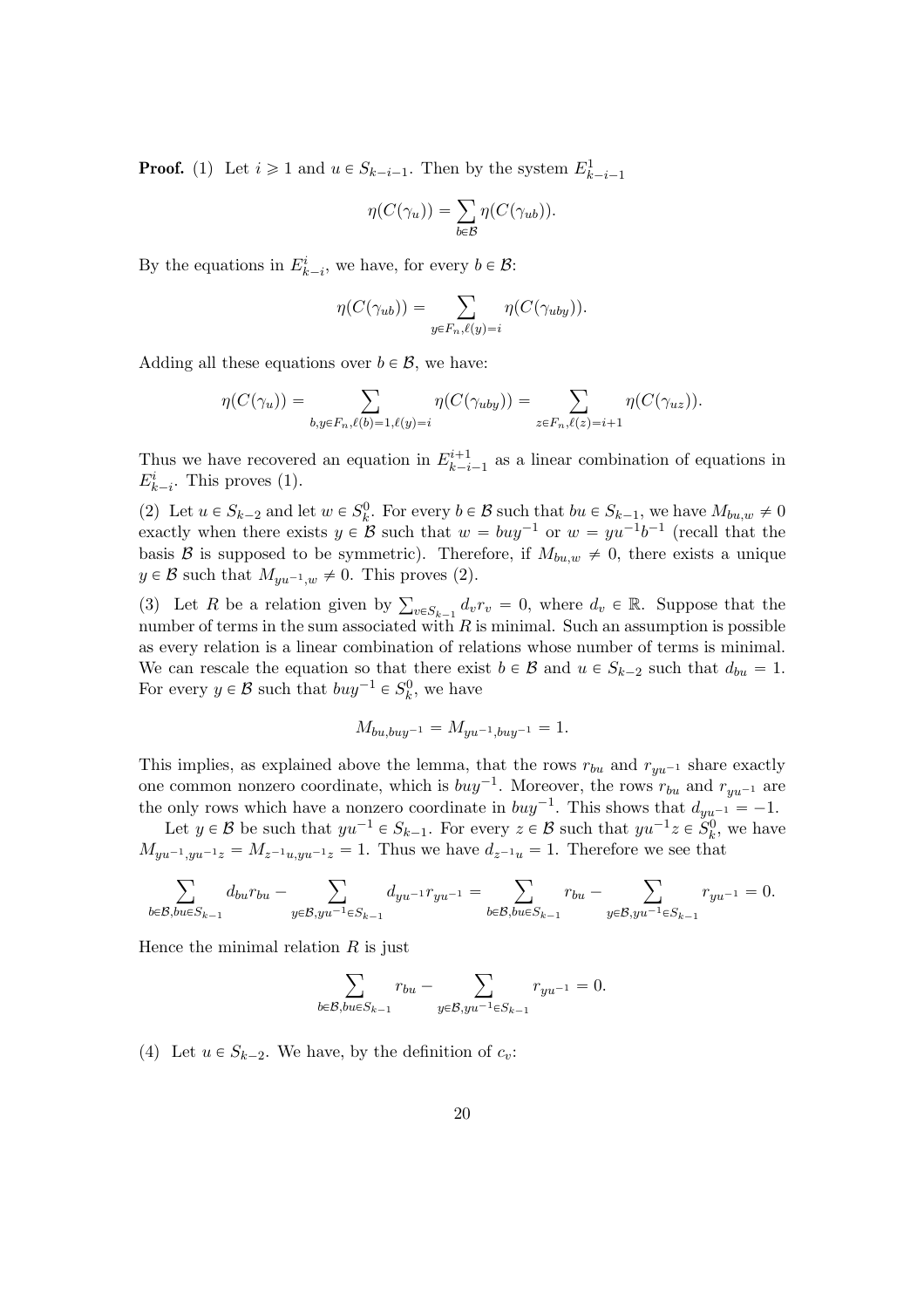$$
-\sum_{b\in\mathcal{B},bu\in S_{k-1}}c_{bu} = \sum_{b\in\mathcal{B},bu\in S_{k-1}}\eta(C(\gamma_{bu})) - \sum_{b,y\in\mathcal{B},bu\in S_{k-1},buy\notin S_k}\eta(C(\gamma_{buy}))
$$
  
\n
$$
= \eta(C(\gamma_u)) - \sum_{b\in\mathcal{B},bu\notin S_{k-1}}\eta(C(\gamma_{bu})) - \sum_{b,y\in\mathcal{B},bu\in S_{k-1},buy\notin S_k}\eta(C(\gamma_{buy}))
$$
  
\n
$$
= \eta(C(\gamma_u)) - \sum_{b,y\in\mathcal{B},bu\notin S_{k-1}}\eta(C(\gamma_{buy})) - \sum_{b,y\in\mathcal{B},bu\in S_{k-1},buy\notin S_k}\eta(C(\gamma_{buy})).
$$

Note that we have:

<span id="page-20-0"></span>
$$
\sum_{b,y\in\mathcal{B},bu\notin S_{k-1}}\eta(C(\gamma_{buy}))=\sum_{b,y\in\mathcal{B},bu\notin S_{k-1},uy\in S_{k-1}}\eta(C(\gamma_{buy}))+\sum_{b,y\in\mathcal{B},bu\notin S_{k-1},uy\notin S_{k-1}}\eta(C(\gamma_{buy}))\tag{4}
$$

Similarly, we have:

$$
-\sum_{b\in \mathcal{B}, bu^{-1}\in S_{k-1}}c_{bu^{-1}}=\eta(C(\gamma_u))-\sum_{b,y\in \mathcal{B}, bu^{-1}\notin S_{k-1}}\eta(C(\gamma_{bu^{-1}y}))-\sum_{b,y\in \mathcal{B}, bu^{-1}\in S_{k-1}, bu^{-1}y\notin S_{k}}\eta(C(\gamma_{bu^{-1}y})).
$$

The right hand side is also equal to:

$$
\eta(C(\gamma_u)) - \sum_{b,y \in \mathcal{B}, ub^{-1} \notin S_{k-1}} \eta(C(\gamma_{y^{-1}ub^{-1}})) - \sum_{b,y \in \mathcal{B}, ub^{-1} \in S_{k-1}, y^{-1}ub^{-1} \notin S_k} \eta(C(\gamma_{y^{-1}ub^{-1}})).
$$

Observe that the sum  $\sum$  $b,y \in \mathcal{B}, u\overline{b^{-1}} \notin S_{k-1}$  $\eta(C(\gamma_{y^{-1}ub^{-1}}))$  equals:

<span id="page-20-1"></span>
$$
\sum_{b,y \in \mathcal{B}, ub^{-1} \notin S_{k-1}, y^{-1}u \in S_{k-1}} \eta(C(\gamma_{y^{-1}ub^{-1}})) + \sum_{b,y \in \mathcal{B}, ub^{-1} \notin S_{k-1}, y^{-1}u \notin S_{k-1}} \eta(C(\gamma_{y^{-1}ub^{-1}})).
$$
 (5)

Suppose first that  $k \le L + 2$ . Then  $S_{k-1}$  contains all words of length  $k - 1$ . Hence we have

$$
-\sum_{b \in \mathcal{B}, bu \in S_{k-1}} c_{bu} = \eta(C(\gamma_u)) - \sum_{b,y \in \mathcal{B}, buy \notin S_k} \eta(C(\gamma_{buy}))
$$

and

$$
-\sum_{b\in\mathcal{B}, bu^{-1}\in S_{k-1}}c_{bu^{-1}}=\eta(C(\gamma_u))-\sum_{b,y\in\mathcal{B}, y^{-1}ub^{-1}\notin S_k}\eta(C(\gamma_{y^{-1}ub^{-1}})),
$$

so that Assertion (4) holds in this case with  $y = b^{-1}$ .

Suppose now that  $k > L + 2$ . Then since every element of C has length equal to  $L + 2$ , an element of C contained in a word x of length k is properly contained in x. Hence if  $b, y \in \mathcal{B}$  are such that  $bu \in S_{k-1}$  and  $buy \notin S_k$ , then  $uy \notin S_{k-1}$ . Thus, we see that:

<span id="page-20-2"></span>
$$
\sum_{b,y \in \mathcal{B}, bu \in S_{k-1}, buy \notin S_k} \eta(C(\gamma_{buy})) = \sum_{b,y \in \mathcal{B}, bu \in S_{k-1}, uy \notin S_{k-1}} \eta(C(\gamma_{buy})).
$$
 (6)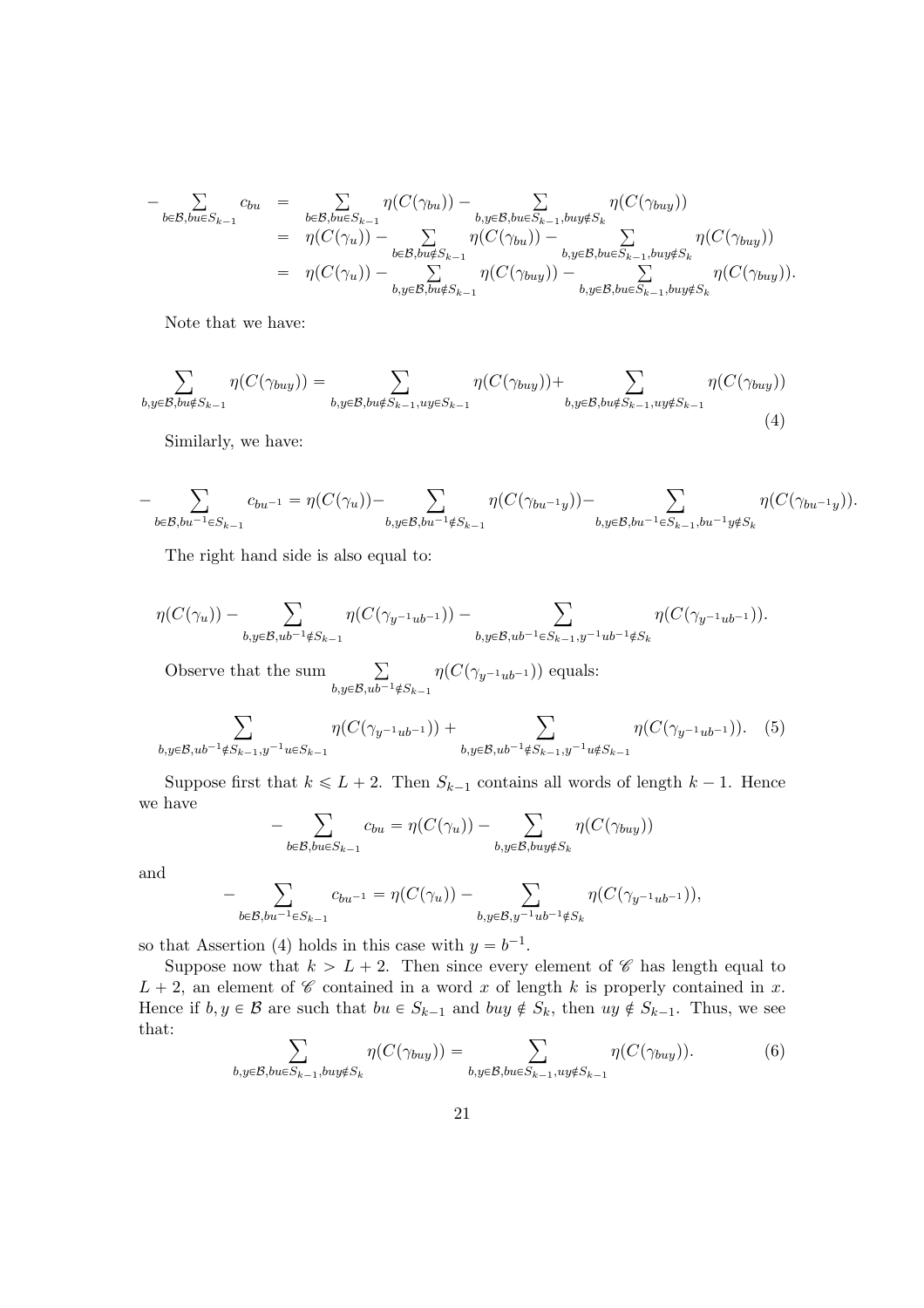Similarly, we have:

<span id="page-21-0"></span>
$$
\sum_{b,y \in \mathcal{B}, ub^{-1} \in S_{k-1}, y^{-1}ub^{-1} \notin S_k} \eta(C(\gamma_{y^{-1}ub^{-1}})) = \sum_{b,y \in \mathcal{B}, ub^{-1} \in S_{k-1}, y^{-1}u \notin S_{k-1}} \eta(C(\gamma_{y^{-1}ub^{-1}})).
$$
 (7)

Using Equations [\(4\)](#page-20-0), [\(5\)](#page-20-1), [\(6\)](#page-20-2) and [\(7\)](#page-21-0) with  $y = b^{-1}$ , we see that

$$
\sum_{\substack{b,y\in \mathcal{B}, bu\notin S_{k-1} \\ b,y\in \mathcal{B}, ub^{-1}\notin S_{k-1}}}\!\!\!\!\!\!\!\!\!\!\eta(C(\gamma_{buy})) + \sum_{\substack{b,y\in \mathcal{B}, bu\in S_{k-1}, buy\notin S_k \\ b,y\in \mathcal{B}, ub^{-1}\in S_{k-1}, y^{-1}ub^{-1}\notin S_k}}\!\!\!\!\!\!\!\!\eta(C(\gamma_{y^{-1}ub^{-1}})).
$$

This shows that

$$
\sum_{b\in\mathcal{B},b u\in S_{k-1}}c_{bu}=\sum_{b\in\mathcal{B},b u^{-1}\in S_{k-1}}c_{bu^{-1}},
$$

and this proves  $(4)$ .

(5) By Assertions (3) and (4), if R is a linear combination of relations among the rows of M equal to zero, then the corresponding linear combination among coordinates of the vector c is also equal to zero. Therefore, the system  $[M|c]$  has a solution.  $\Box$ 

*Proof of Lemma [4.4](#page-17-0)* Let  $\eta_0$  be a relative current. By Lemma [4.6,](#page-18-2) there exists a signed measured current  $\eta$  such that, for every element w of  $F_n$  which satisfies  $C(\gamma_w) \in Cyl(\mathscr{C})$ , we have  $\eta_0(C(\gamma_w)) = \eta(C(\gamma_w))$ . This extension is not necessarily nonnegative on every element of length between  $L + 2$  and k. Let

$$
-M = \min_{w \in F_n, L+2 \leq \ell(w) \leq k} \eta(C(\gamma_w)).
$$

Let S be a finite set of elements of  $\bigcup_{i=1}^r A_i$  such that for every element  $w \in S_k$ , there exists  $g_w \in S$  such that  $g_w$  is an extension of w. The set exists by Lemma [4.5](#page-17-1) (2). Let

$$
\eta_{\mathcal{A}} = \sum_{g \in S} \eta_{[g]}.
$$

By Lemma [2.3](#page-5-0) (3), for every  $w \in F_n$  such that  $C(\gamma_w) \in Cyl(\mathscr{C})$ , we have  $\eta_{\mathcal{A}}(C(\gamma_w)) = 0$ . Moreover for every  $w \in \bigcup_{i=L+2}^{k} S_i$ , Lemma [4.5](#page-17-1) (2) implies that there exists  $w' \in S_k$ such that w' is an extension of w. In particular, for every  $w \in \bigcup_{i=L+2}^k S_i$ , we have  $\eta_{\mathcal{A}}(C(\gamma_w)) > 0$ . By finiteness of  $\bigcup_{i=L+2}^k S_i$ , there exists a constant  $R > 0$  such that for every element w in  $\bigcup_{i=L+2}^{k} S_i$ , we have  $R \eta_{\mathcal{A}}(C(\gamma_w)) \geq M$ .

Then  $\eta + R \eta_A$  is nonnegative on words of length between  $L + 2$  and k and coincides with  $\eta_0$  on elements  $w \in F_n$  such that  $C(\gamma_w) \in Cyl(\mathscr{C})$ . This concludes the proof.  $\Box$ 

*Proof of Proposition [4.1](#page-16-1)* The proof follows [\[Gup,](#page-23-7) Lemma 3.15] (see also [\[Mar\]](#page-24-3)). Let  $\mathscr C$ be the set defined above Lemma [2.3.](#page-5-0) Let  $\eta_0$  be a relative current and let  $k \geqslant L + 2$ .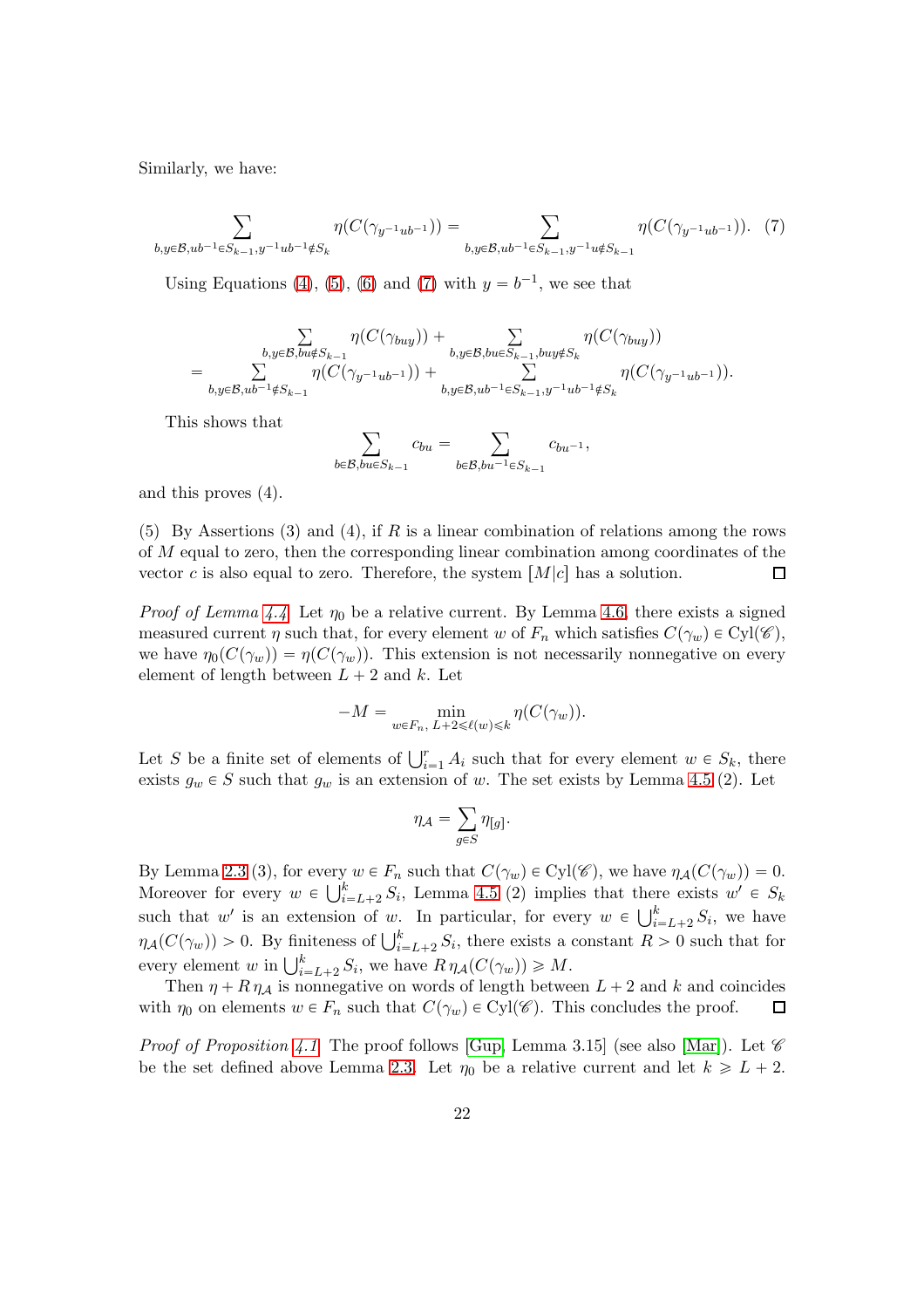Note that every word in  $\mathscr C$  has length at most equal to k. Let P be the constant given by Lemma [4.2.](#page-16-0) Note that there exists an element w' in  $\mathscr{C}$  such that  $\eta_0(C(\gamma_{w'})) > 0$ . By additivity of  $\eta_0$ , there exists an element  $w_0 \in F_n$  with  $\ell(w_0) = k$  and  $C(\gamma_{w_0}) \in Cyl(\mathscr{C})$  and such that  $\eta_0(C(\gamma_{w_0})) > 0$ . Let  $R > 0$  be such that  $R \eta_0(C(\gamma_{w_0})) > P$ . By Lemma [4.4,](#page-17-0) there exists a signed measured current  $\eta$  which is a k-extension of  $\eta_0$ . By Lemma [4.2](#page-16-0) applied to  $R \eta$  and  $k' = L + 2$ , there exists  $\alpha_1 \in F_n - \{e\}$  such that for every  $w \in F_n - \{e\}$ of length between  $L + 2$  and k, we have

$$
R \eta(C(\gamma_w)) \geq \eta_{[\alpha_1]}(C(\gamma_w)).
$$

Suppose first that for every  $w \in F_n$  of length between  $L + 2$  and k, we have

$$
R \eta(C(\gamma_w)) \leq \eta_{[\alpha_1]}(C(\gamma_w)) + P.
$$

Then we stop the process and choose  $\alpha_1$ . Otherwise, we apply Lemma [4.2](#page-16-0) to  $R\eta - \eta_{\lceil \alpha_1 \rceil}$ and  $k' = L+2$ . This shows that there exists  $\alpha_2 \in F_n - \{e\}$  such that for every  $w \in F_n - \{e\}$ of length between  $L + 2$  and k, we have

$$
R \eta(C(\gamma_w)) - \eta_{[\alpha_1]}(C(\gamma_w)) \geq \eta_{[\alpha_2]}(C(\gamma_w)).
$$

Applying these arguments iteratively (the process stops by Remark [4.3](#page-16-2)  $(2)$ ), we see that there exist  $\alpha_1, \ldots, \alpha_p \in F_n - \{e\}$  such that for every element  $w \in F_n - \{e\}$  of length between  $L + 2$  and k, we have:

$$
\sum_{i=1}^p \eta_{[\alpha_i]}(C(\gamma_w)) \le R \eta(C(\gamma_w)) \le \sum_{i=1}^p \eta_{[\alpha_i]}(C(\gamma_w)) + P.
$$

We claim that there exists  $i \in \{1, ..., p\}$  such that  $\alpha_i$  is nonperipheral. Indeed, suppose towards a contradiction that for every  $i \in \{1, \ldots, p\}$ , the element  $\alpha_i$  is peripheral. By Lemma [2.3](#page-5-0)  $(3)$ , we have

$$
\sum_{i=1}^p \eta_{[\alpha_i]}(C(\gamma_{w_0})) = 0.
$$

This implies that  $R \eta(C(\gamma_{w_0})) \leq P$ . This contradicts the construction of  $\eta$ . Therefore there exists  $i \in \{1, ..., p\}$  such that  $\alpha_i$  is nonperipheral. Let S be the subset of  $\{\alpha_1, \ldots, \alpha_p\}$  containing every nonperipheral element. Then, for every element  $w \in F_n$  of length k such that  $C(\gamma_w) \in Cyl(\mathscr{C})$  we have:

$$
\left|\eta(C(\gamma_w)) - \frac{\sum_{\alpha \in S}\eta_{[\alpha]}(C(\gamma_w))}{R}\right| \leqslant \frac{P}{R}.
$$

For  $\alpha \in S$ , let  $\overline{\eta}_{[\alpha]}$  be the restriction of  $\eta_{[\alpha]}$  to the Borel subsets of  $\partial^2(F_n, \mathcal{A})$ . By construction of  $\eta$ , for every element  $w \in F_n$  of length at most k such that  $C(\gamma_w) \in Cyl(\mathscr{C})$ , we have:

$$
\left|\eta_0(C(\gamma_w)) - \frac{\sum_{\alpha \in S} \overline{\eta}_{[\alpha]}(C(\gamma_w))}{R}\right| \leqslant \frac{P}{R}.
$$

Since  $R$  can be chosen arbitrarily large, we can approximate relative currents by sum of rational relative currents. For  $m \in \mathbb{N}^*$ , let  $\beta^m = \prod_{\alpha \in S} \alpha^m$  (for any total order on S). Then there exists  $m \in \mathbb{N}^*$  such that  $\sum_{\alpha \in S} \eta_{[\alpha_i]}$  can be approximated by  $\frac{1}{m} \eta_{[\beta^m]}$ . This concludes the proof. П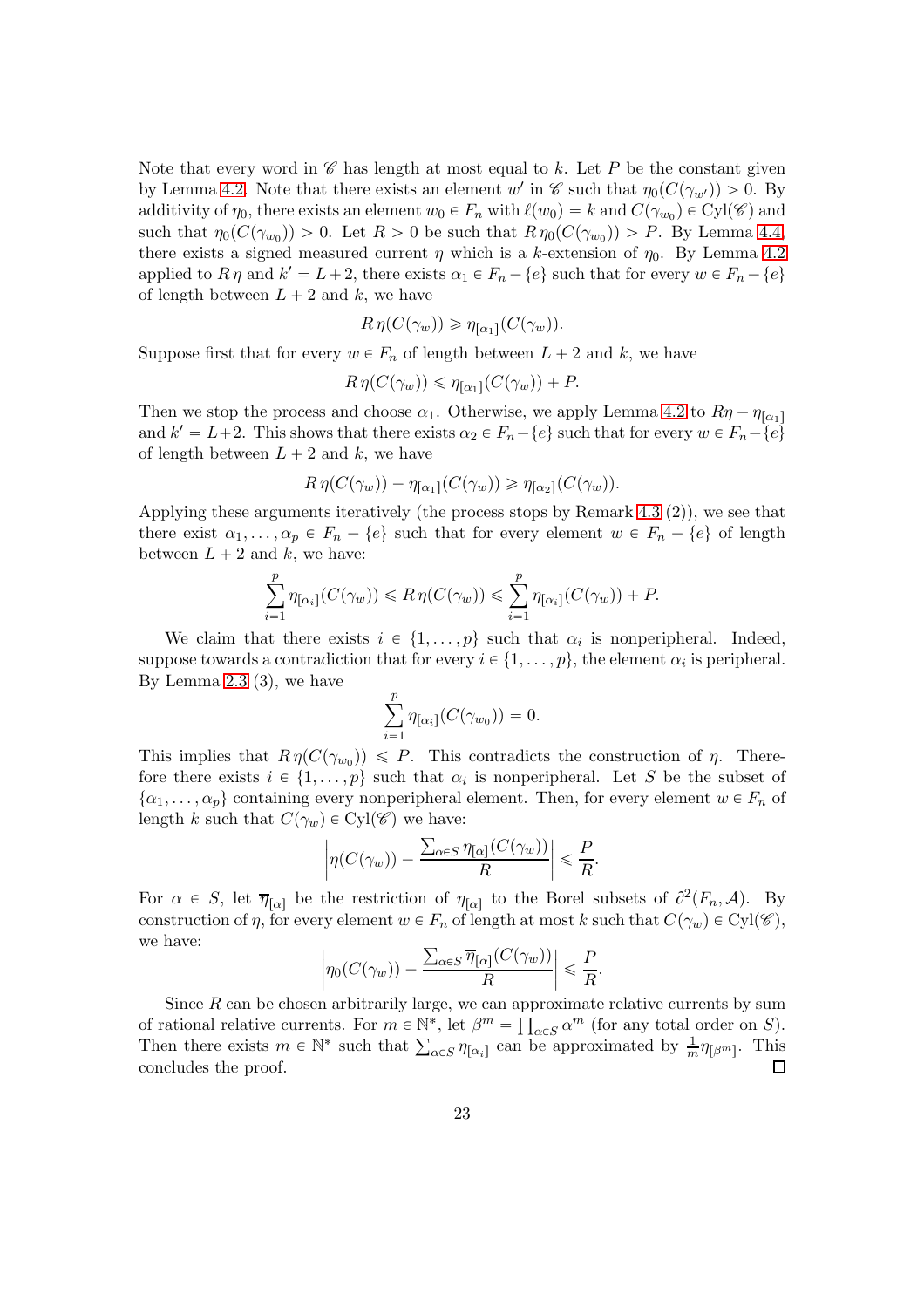## References

- <span id="page-23-12"></span>[AM] C. Abbott and J. Manning. Acylindrically hyperbolic groups and their quasiisometrically embedded subgroups. Preprint [arXiv:2105.02333].
- <span id="page-23-0"></span>[BH] M. Bestvina and M. Handel. Train tracks and automorphisms of free groups. Ann. of Math. 135 (1992) 1–51.
- <span id="page-23-3"></span>[Bon1] F. Bonahon. *Bouts des variétés hyperboliques de dimension 3*. Ann. of Math. 124 (1986) 71–158.
- <span id="page-23-5"></span>[Bon2] F. Bonahon. Geodesic currents on negatively curved groups. In "Arboreal group theory", R. Alperin ed., pp. 143–168, Pub. M.S.R.I. 19, Springer Verlag 1991.
- <span id="page-23-15"></span>[Bou] N. Bourbaki. *Intégration : chap. 1, 2, 3 et 4*. Hermann, 1965.
- <span id="page-23-9"></span>[Bow] B. Bowditch. Relatively hyperbolic groups. Internat. J. Algebra Comput. (3) 22 (2012).
- <span id="page-23-6"></span>[CHL] T. Coulbois, A. Hilion, and M. Lustig. R-trees and laminations for free groups. III. Currents and dual  $\mathbb{R}$ -tree metrics. J. London Math. Soc. (2) **78** (2008) 755– 766.
- <span id="page-23-14"></span>[Coh] D. Cohn. *Measure theory*. Birkhäuser, 1980.
- <span id="page-23-13"></span>[DT] S. Dowdall and S.J. Taylor. Hyperbolic extensions of free groups. Geom. Topol. 22 (2018) 517–570.
- <span id="page-23-4"></span>[EU] V. Erlandsson and C. Uyanik. Length functions on currents and applications to dynamics and counting. In the tradition of Thurston, 423—458, Springer, Cham, 2020.
- <span id="page-23-8"></span>[GH] V. Guirardel and C. Horbez. Algebraic laminations for free products and arational trees. Alg. Geom. Topol. (5) 19 (2019) 2283–2400.
- <span id="page-23-11"></span>[GL] D. Gaboriau and G. Levitt. The rank of actions on R-trees. Ann. Scien. Ec. Norm. Sup. (4) 28 (1995) 549–570.
- <span id="page-23-2"></span>[Gue1] Y. Guerch. North-South type dynamics of relative atoroidal automorphisms of free groups. In preparation.
- <span id="page-23-1"></span>[Gue2] Y. Guerch. *Polynomial growth and subgroups of*  $Out(F_n)$ . In preparation.
- <span id="page-23-7"></span>[Gup] R. Gupta. Relative currents. Conform. Geom. Dyn. Amer. Math. Soc. 21 (2017) 319–352.
- <span id="page-23-10"></span>[HM] M. Handel and L. Mosher. Subgroup Decomposition in  $\text{Out}(F_n)$ . Mem. Amer. Math. Soc. 264 (2020).